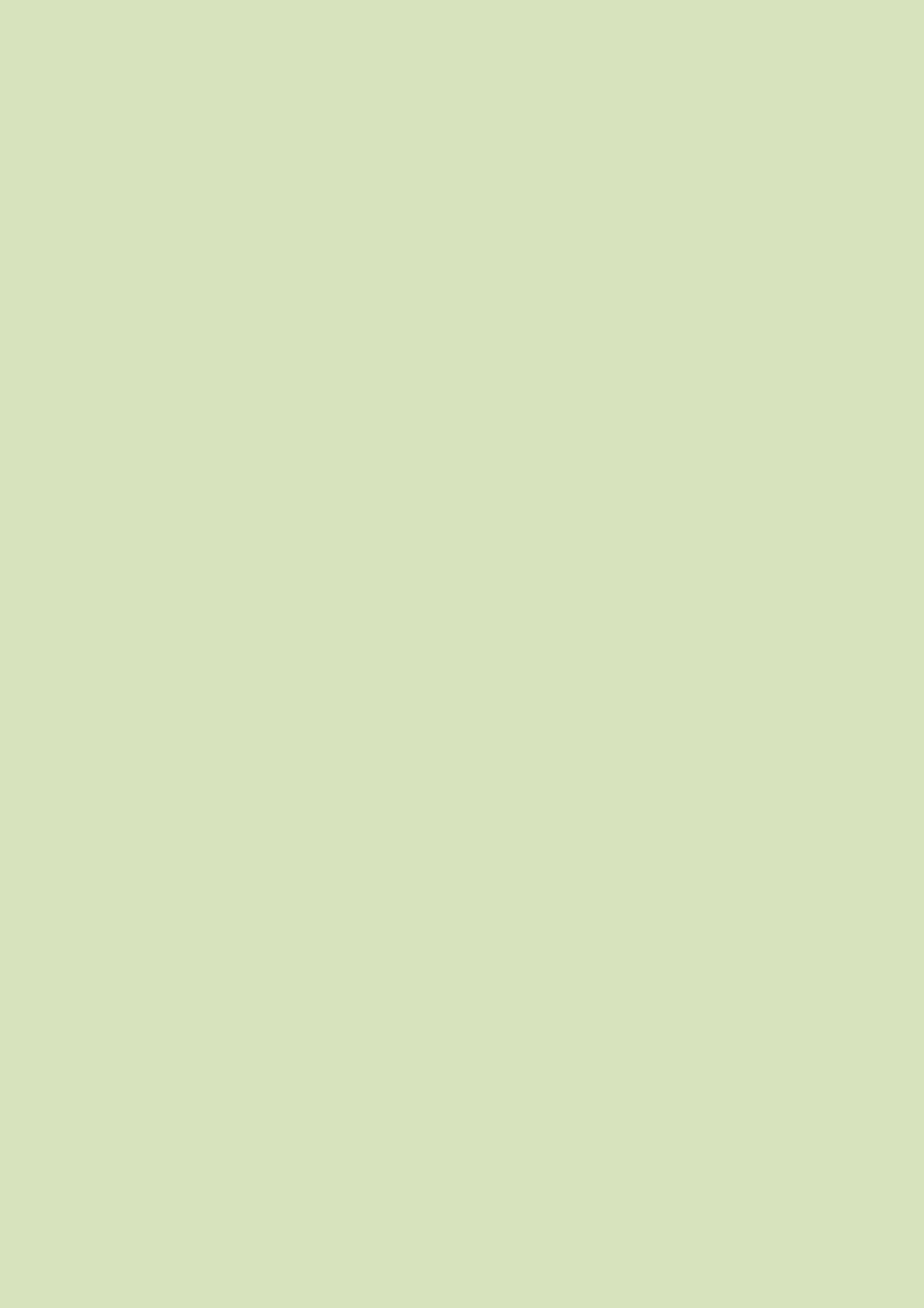#### **CHAPTER IV**

#### **Compliance Audit of Social, General and Economic Sectors (Departments)**

This chapter contains six Compliance Audit observations pertaining to Social and General Sectors. The total financial implication of these observations is  $\bar{z}$  230.27 crore.

#### **Animal Husbandry Department**

#### **4.1 Delay in the Construction of Poultry Breeding Farm and Hatchery**

**The construction of a Poultry Breeding Farm and Hatchery project at Kupwara for subsidiary income generation of women/ weaker sections was taken up without administrative approval of the changed site. The expenditure**  of  $\bar{\tau}$  1.78 crore incurred thus far on the project did not yield any benefits.

For development of a poultry breeding farm, to help generation of subsidiary income for women/ weaker sections of the society, the Director, Animal Husbandry, Kashmir submitted (June 2013) a Detailed Project Report (DPR) to the Secretary, Animal Husbandry Department for approval. The project planned at Gonipora Waripora, District Kupwara was estimated to cost  $\bar{\tau}$  2.89 crore.

The project was administratively approved (February 2014) by Secretary, Animal Husbandry department at a cost of  $\bar{\tau}$  2.48 crore<sup>1</sup> and was to be completed within three years. The project was to be funded from loan assistance (95 *per cent*) from National Bank for Agriculture and Rural Development (NABARD) and State share (five *per cent*).

Audit scrutiny of records of the office of Chief Animal Husbandry Officer (CAHO), Kupwara showed (July 2019) that the project site at Gonipora Waripora was identified in June 2011 but due to the objections raised (September 2015) by the local population, the construction works were not taken up. The proposal for setting up the project on an alternate site near District Police Line Kulangam mooted (March 2016) was also not approved by the Administrative Department citing that projects once sanctioned by NABARD for a particular place cannot be shifted to another place. The Director, Animal Husbandry submitted (October 2016) another proposal for shifting the site to a land identified at Tutigund, Handwara.

The Animal Husbandry department started (November 2016) setting up the project at Handwara though the Administrative Department did not approve the site. The administrative department despite itself not granting approval to change of site released funds during  $2014-19<sup>2</sup>$  for the project. The Department prepared a revised DPR (2019) and estimated the revised cost at  $\bar{\tau}$  7.04 crore attributing the rise to time

 $\overline{a}$ 1

2

Infrastructure cost (Plant & Machinery):  $\bar{\tau}$  20.40 lakh and construction cost:  $\bar{\tau}$  228.09 lakh.

<sup>2014-15: ₹ 0.75</sup> crore; 2015-16: ₹ 0.15 crore; 2016-17: ₹ 1.49 crore; 2017-18: ₹ 0.95 crore; 2018-19;  $\overline{5}$  3.59 lakh.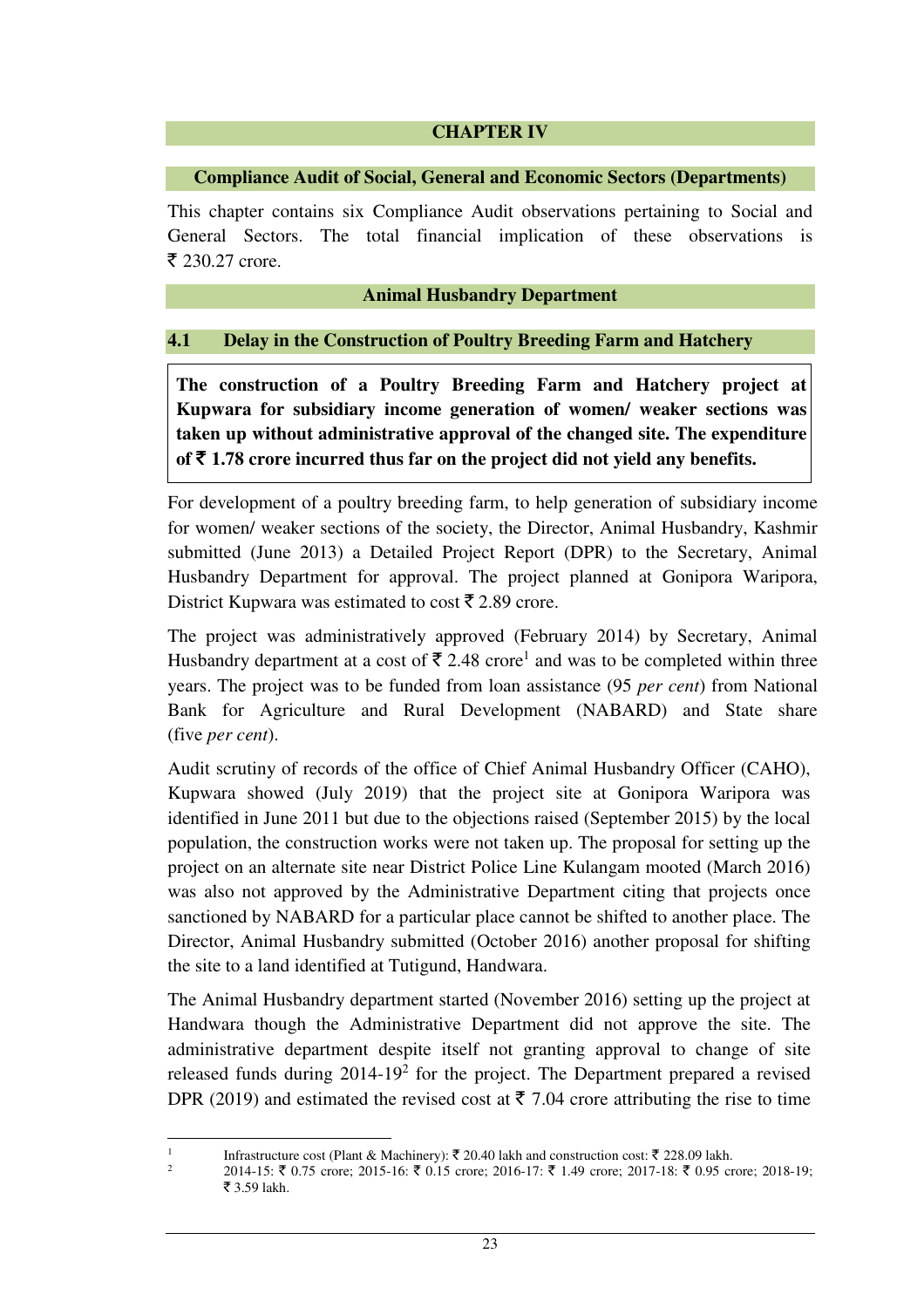lapse and change in topography of the project site. Audit observed that the Animal Husbandry Department had spent  $\bar{\tau}$  1.78 crore on the construction of hatchery complex and residential quarters and another  $\bar{\tau}$  0.50 crore was advanced to a State PSU and Stores Procurement Department/ PWD for supply of material. The other essential project components viz Brooder House, Layer farm, Grower Farm, Office Building and Trench roofed Mortality curing unit were either incomplete or not taken up for execution (June 2019).

Thus, the envisaged benefits of the project i.e. to create subsidiary income generation Backyard Poultry Units for women/ weaker sections were incomplete and the expenditure of  $\bar{\tau}$  1.78 crore incurred thus far on the project did not yield any benefits.

While explaining the reason for starting work at Handwara, without administrative approval, the EE, R&B Division, Handwara stated (July 2019) that the District Development Commissioner Kupwara had approved the new site and had directed to execute the work at Tutigund instead of Gonipora Waripora. The reply was not tenable as the site of project was changed without approval of Administrative Department which is evident from the fact that the District Development Commissioner had sought (July 2019) reasons from the EE for starting work without prior approval of site. Regarding the revised DPR submitted in 2019, the EE stated (January 2021) that it was required in view of the topography of the new area of execution of the project which necessitated development of land and providing other facilities at site such as development of platforms for making buildings, retaining walls, breast walls, brick fencing, cross drainage works and road development.

The matter was referred (March 2021) to Government/ Department; their replies were awaited (October 2021).

## **Education Department**

## **4.2 Non-utilisation of funds released for civil works under Sarva Shiksha Abhiyan**

**Release of funds by the State Project Director (SPD) Sarva Shiksha Abhiyan (SSA) under civil works (capital component) plan 2016-17, to the Directors of School Education Jammu and Kashmir without any action plan for its utilisation resulted in blocking of**  $\bar{\tau}$  **21.48 crore** 

The Project Approval Board (PAB) of Sarva Shiksha Abhiyan (SSA), Department of School Education and Literacy, Ministry of Human Resources Development (MoHRD), Government of India (GoI), in its 231st meeting (February 2016) approved the Annual Works Plan and Budget (AWP&B) 2016-17 for the State of Jammu and Kashmir. The AWP&B 2016-17 included civil works under SSA (Separate girls toilet, Boundary wall, furniture for government upper primary school and construction of building etc.). The State Project Director (SPD), SSA J&K released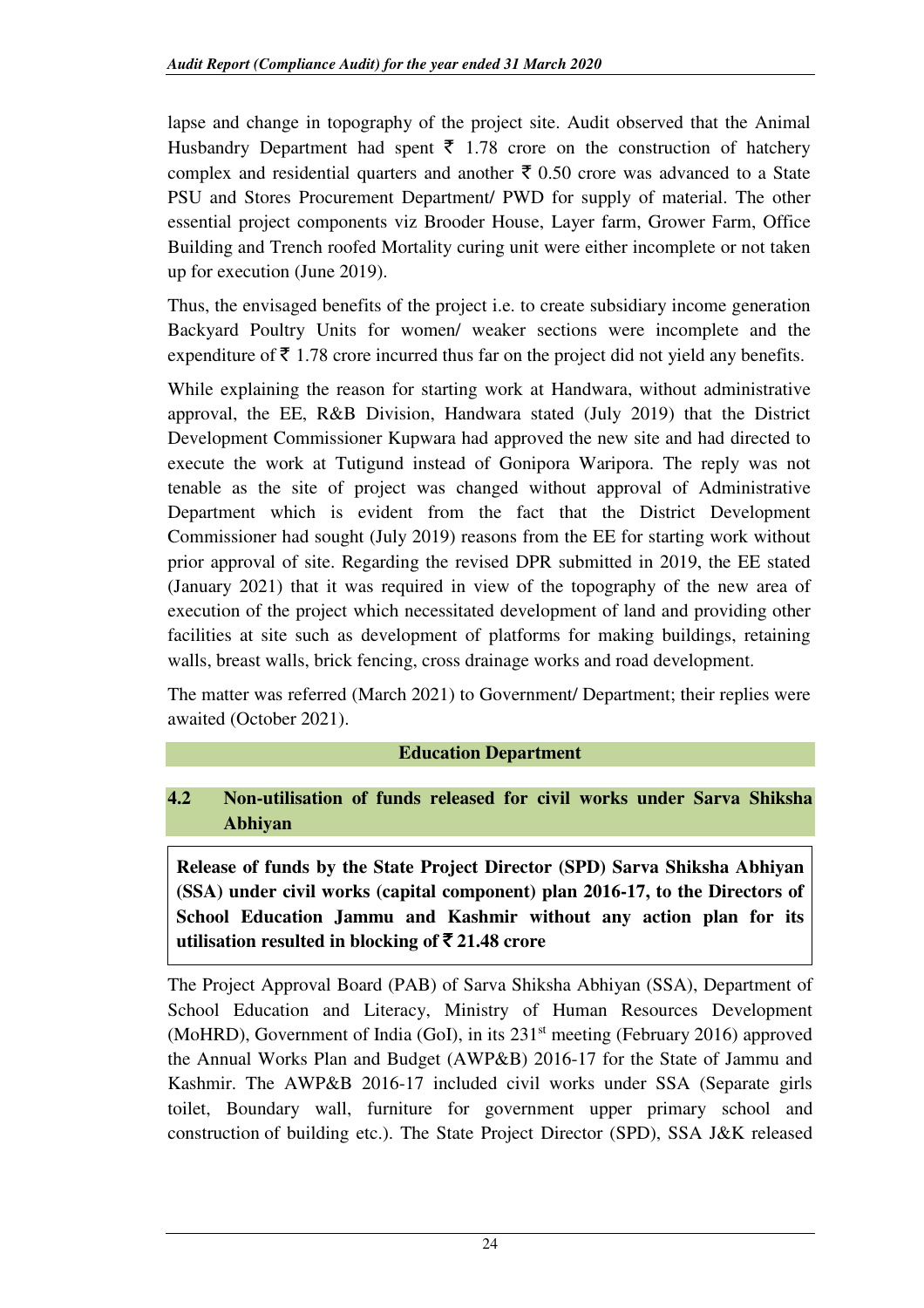$(31$  March 2017)  $\bar{\mathbf{z}}$  21.48 crore<sup>3</sup> in favour of Director School Education (DSE) Jammu  $(3, 9.76 \text{ core})$  and DSE Kashmir ( $\overline{5}$  11.72 crore) with the direction not to utilise these funds till further detailed instructions were issued.

Audit scrutiny (July 2020) of the records of DSE Jammu revealed that no further instructions for utilisation of these funds were received from SPD, SSA J&K. The amount of  $\bar{\tau}$  9.76 crore was held in the official saving bank account and invested (March 2018) in Fixed Deposit Receipts (FDRs) for a period of six months. Interest of  $\bar{\tau}$  3.13 crore accrued in the saving and fixed deposits was transferred (August 2020) to the Project Director Samagra Shiksha<sup>4</sup>. Similarly,  $\bar{\tau}$  11.72 crore released (March 2017) to DSE, Kashmir also remained unutilised (December 2020) in the savings bank account due to non-receipt of any directions for their utilisation.

Failure of the Department to get Action Plan prepared by subordinate offices for utilisation of funds received under AWP&B 2016-17 and improper release of funds without a road map for their utilisation had resulted in blocking of  $\bar{\tau}$  21.48 crore and non-fulfilment of objective of creating intended infrastructure under SSA.

On being pointed out in audit, DSE Jammu and DSE Kashmir stated (December 2020) that the funds remained unutilised as they had not raised any demand under the Civil Works SSA Plan 2016-17 for release of these funds besides, the instructions for utilisation of the funds released were also not received from the SPD. Further Project Director, Samagra Shiksha stated (February 2021) that as the works under different components were being finalised, the DSEs Jammu and Kashmir were instructed not to utilise the funds till further orders.

The School Education Department issued (March 2017) directions to the SPD, SSA/ RMSA that the funds available under SSA/ RMSA are released to the implementing agencies so as to ensure nil balance at the end of year in order to avoid any future cuts on account of unspent balance by GoI. Thus lack of planning, monitoring and coordination between the offices of SPD, Samagra Shiksha, DSE Jammu and DSE Kashmir resulted in blocking of  $\bar{\tau}$  21.48 crore for the nearly four years.

The matter was referred to Government/ Department in February 2021; their replies are awaited (October 2021).

 $\overline{a}$ 3

4

Central share:  $\bar{\tau}$  15.79 crore and State Share:  $\bar{\tau}$  5.69 crore.

Sarva Shiksha Abhiyan, Rashtriya Madhyamik Shiksha Abhiyan and Teacher Education were brought under Samagra Shiksha with effect from August 2018.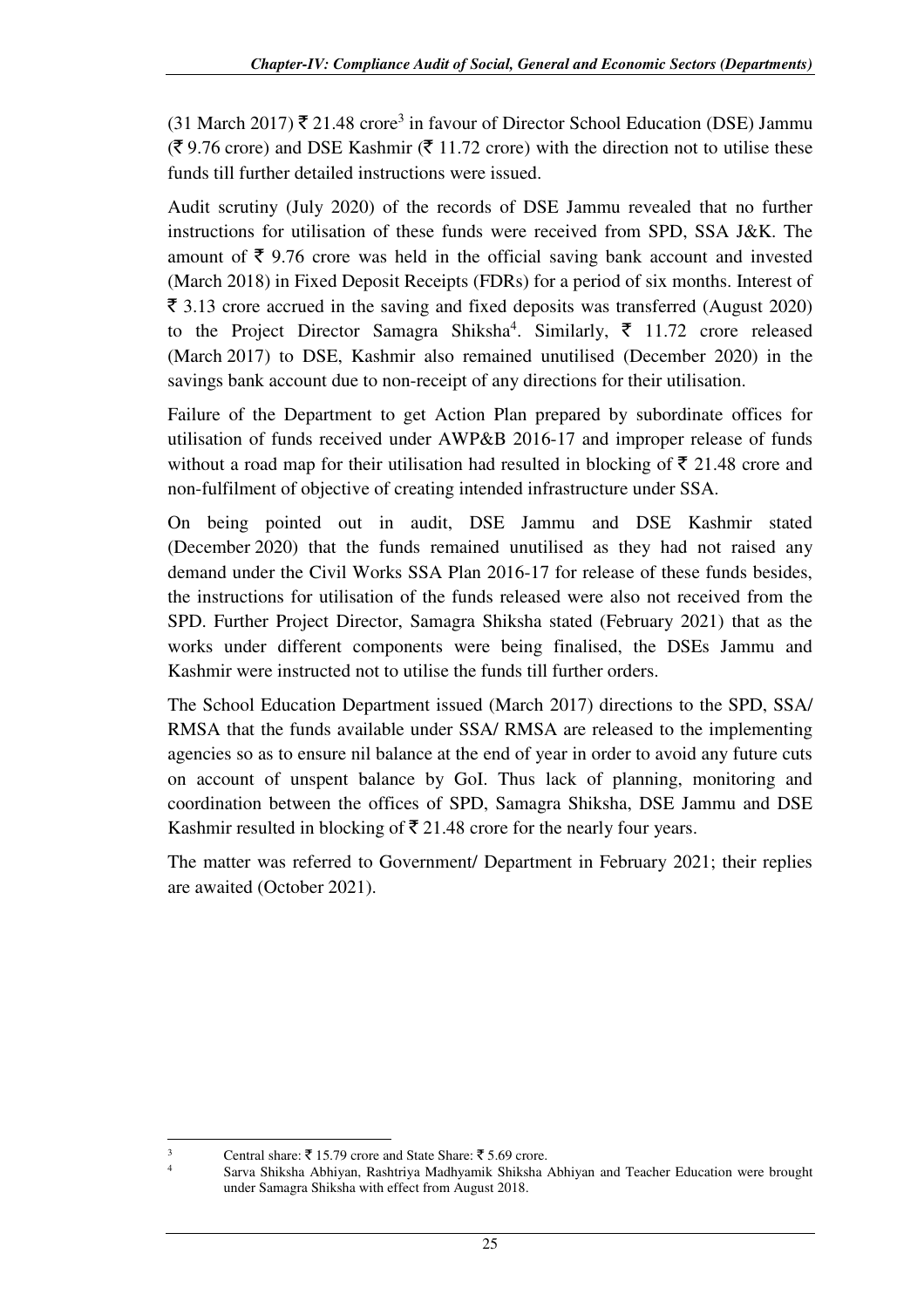#### **Forest, Ecology and Environment Department**

#### **4.3 Compensatory Afforestation, Fund Management and Planning Authority**

**The Compensatory Afforestation Fund Management and Planning Authority (CAMPA) did not conduct survey before preparation of Annual Plan of Operations (APOs) to collect physical data for identifying degraded forests. No alternate non-forest land was transferred to Forest department for compensatory afforestation as required under Jammu and Kashmir Forest Conservation Act. Site specific schemes were not prepared by the Forest Divisions for Compensatory afforestation at sites contiguous to or in the proximity of forest in respect of forest land of 2,757.78 hectares diverted for non-forest purpose.** ` **9.24 crore (out of total expenditure of** ` **140.25 core) out of CAMPA funds were spent on inadmissible components such as purchase of office equipment, construction of office complex etc. There was irregular expenditure of CAMPA funds of** ` **15.12 crore on establishment of two zoos.** 

#### **4.3.1 Introduction**

Under the Jammu and Kashmir Forest Conservation Act (1997) and Government of India (GoI) guidelines, for any forest land transferred for non-forest purposes, alternate non-forest land equivalent to the transferred forest land is to be arranged and transferred to the Forest department prior to commencement of the project. Apart from this, cost of land in the form of Net Present Value  $(NPV)^5$ , cost of compensatory afforestation (CA), cost of trees (CoT), wild life development and other activities is recoverable from the user agency to which the land is diverted. However, in case alternate non-forest land is not available, the user agency will have to bear the cost of CA in degraded forest to the extent of double the area of forest land diverted.

In order to manage the money received on account of diversion of forest land, Central Adhoc Compensatory Afforestation Fund Management and Planning Authority (CAMPA) was constituted (April 2004) by the Government of India. In the erstwhile state of Jammu and Kashmir, the State Compensatory Afforestation Fund Management and Planning Authority (CAMPA) was constituted in November 2009 and Jammu and Kashmir (Compensatory Afforestation Fund Management and Planning Authority ) Rules 2009 were made (November 2009) thereunder. The state/ UT level authority was under the chairmanship of Principal Chief Conservator of Forests (PCCF) and Government also framed (December 2018) Jammu and Kashmir Compensatory Afforestation Fund (CAF) Rules 2018. Under J&K Re-organisation Act 2019 (notified 30 October 2019), the Central Compensatory Afforestation Fund (CAF) Act 2016 was extended to the UT of Jammu and Kashmir with effect from 31.10.2019.

Quantification of the environmental services provided for the forest area diverted for non-forestry uses as may be determined by an expert committee appointed by the Central Government.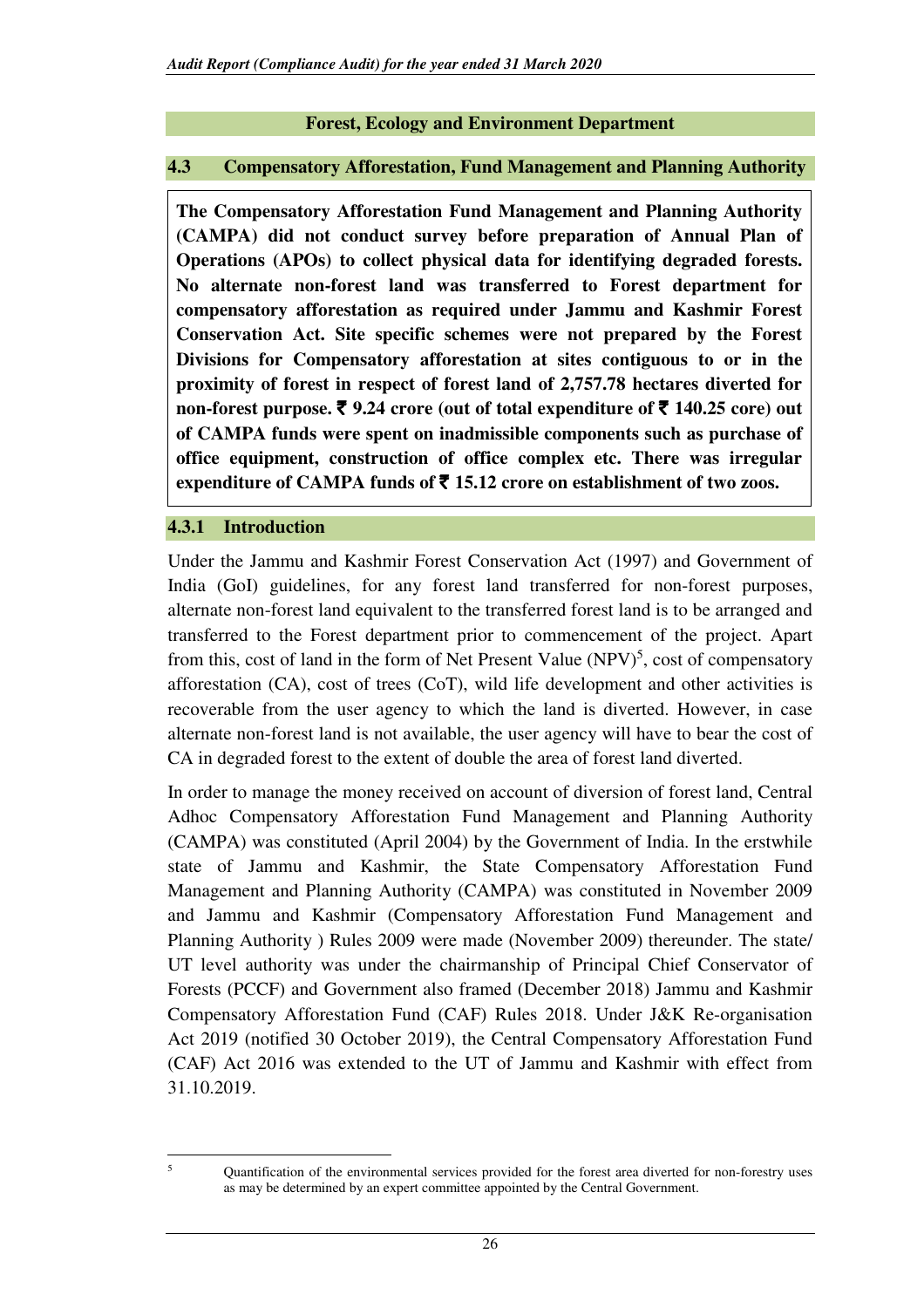According to these rules the compensation amount received from user agencies is to be deposited in the Government fund. The objectives of CAMPA include carrying out compensatory afforestation in addition to conservation, protection, and management of existing forests and wildlife.

A compliance audit covering the activities undertaken by J&K CAMPA during the period 2015-20 was undertaken by test check of records of Additional Principal Chief Conservator of Forests (APCCF), CAMPA along with Nodal Officer, Forest Conservation Act (FCA), Divisional Forest Officers (DFOs) Territorial, Social Forestry Department, Soil and Water Conservation Department and Wildlife Protection Department. Out of 35 forest divisions in the two regions of Jammu and Kashmir, 10 Forest Divisions<sup>6</sup> (29 per cent) were selected for test check of records by Probability proportional to size without Replacement (PPSWOR) method on the basis of total expenditure incurred under CAMPA during 2015-20. 17 divisions were also selected for test check of records in departments of Social Forestry (6), Soil and Water Conservation (6) and Wildlife protection (5).

## **4.3.2 Planning**

#### **4.3.2.1 Preparation of Annual Plan of Operations**

As per Para XIII of Operational guidelines for CAMPA, the Annual Plan of Operations (APOs) was to be prepared after conducting detailed survey to collect physical data for identifying the treatment measures like planting in trenches in hilly areas, pit planting with water harvesting measures in flat areas, etc.

Audit noticed in all  $27$  selected divisions<sup>7</sup>, no survey was conducted prior to preparation of APOs. The APOs were instead prepared on the basis of the financial limits fixed by PCCF. No funds were released during 2015-20 for survey in respect of 27 selected divisions. The impact of development project on the forest area and results of compensatory afforestation could not be realistically evaluated in absence of surveys. Non-conducting of survey also resulted in disputes necessitating change of sites at three places<sup>8</sup> for carrying out plantation.

The DFOs stated that informal talks were held with the people residing in the area where forest closures were to be developed and provisions for survey and demarcation were proposed in the APOs but no funds were released for the purpose of survey. The APCCF, CAMPA intimated (July 2021) that several Implementing Agencies (IAs) have now projected fund requirements for survey works during 2021-22 in their APOs which have been approved. APCCF, CAMPA further stated (November 2021) that specific survey requirements projected by DFOs in APOs would be met.

<sup>6</sup> Jammu, Udhampur, Eco Task Force, Reasi, Bhaderwah, Urban Forestry Jammu, Kamraj, Shopian, Anantnag, Tangmarg. 7

Jammu: 14, Kashmir: 13

<sup>8</sup> From Co 42/ kunt (Banjar) to Co 37/ Cheralla (Bodhi), from Co 41 /kunt (Parsholla) to Co 57/ Bhalesha(Chanti) and from Co 41 kunt (Gulmana) to Co 57/ Bhalesha (Icher).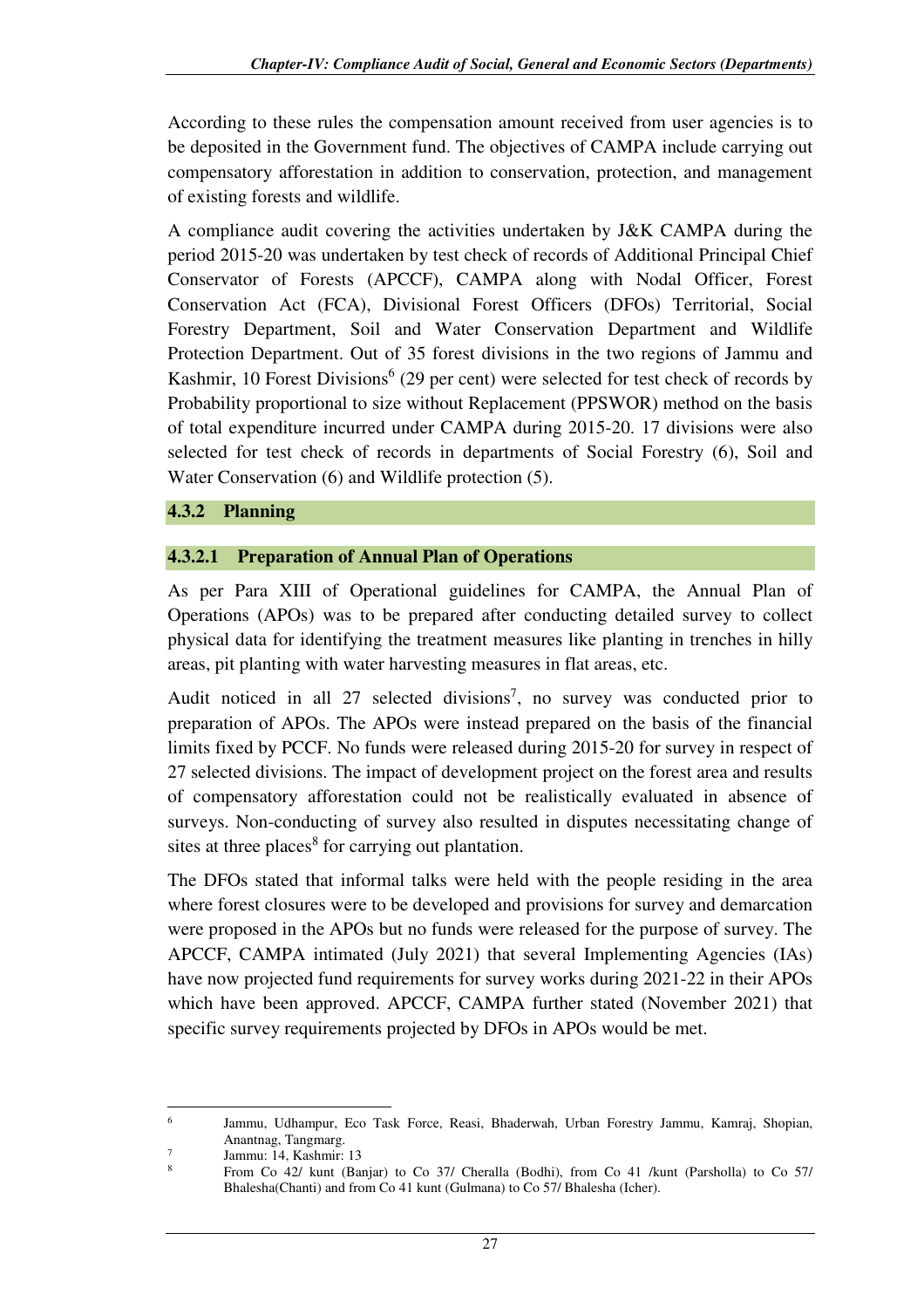## **4.3.2.2 Delay in submission of Annual Plan of Operations**

Para XIII (j) of Operational Guidelines envisage that implementing agency (IA) shall formulate their APOs for the forthcoming financial year by August which after technical appraisal shall be put up to the executive committee during November. The APOs with breakup of proposed activities and estimated cost thereof shall be put up to the Steering Committee on whose approval shall be communicated to the IAs by 31st December.

Audit noticed (April 2021) delays between one month to 16 months<sup>9</sup> in formulation of APOs by the IAs; between 21 days and eight months in accordance of approval by the EC; and between 23 days and eight months in approval by the SC.

Due to delay in preparation/ finalisation of APOs, the utilisation of funds of  $\overline{\xi}$  18.69 crore was delayed. As a result, plantation of 10.694 lakh saplings for rehabilitation of 894.68 hectare of degraded forest, fencing of 3.03 lakh running feet (rft), 1.17 lakh pasture patch development works, raising of 17.4 lakh nursery plants and 1,964 cum of dry rubble stone masonry (DRSM) could not be carried out in respective years of plan.

In 20 of the 27 test checked divisions, during 2015-2020, utilisation of funds of  $\bar{\tau}$  5.72 crore was delayed affecting plans of plantation of 1.53 lakh saplings for rehabilitation of 159.37 hectare of degraded forest, fencing of 0.707 lakh rft, 0.72 lakh of pasture patch development works, raising of 4.19 lakh nursery plants and 50 cum of dry rubble stone masonry (DRSM) could not be carried out. The APCCF stated (November 2021) that meetings of EC were held in December of the preceding year for APOs of 2019-22 and meetings of the SC were also held well before commencement of financial year. They added that unspent amount wherever required is revalidated in the next financial year for completion of plantation works. APCCF further stated that because of climatic conditions most of the afforestation works were being carried out during winter after melting of snow in February and due to short time period available for execution of works before close of the financial year some of the works spill over to the next financial year. The fact remained that climatic factors were not an unforeseen event and the Department should have factored them in implementation of APOs and timelines should have been adhered to.

## **4.3.3 Financial Management**

## **4.3.3.1 Utilisation of Compensatory Afforestation Fund**

The position of funds credited to Adhoc CAMPA, amounts released to IAs and unspent balances during 2015-20 is given in Table 4.3.1.

Jammu: 5 forest divisions-2 months 28 days to 1 year 27 days; Kashmir: 13 divisions-one month to 16 months.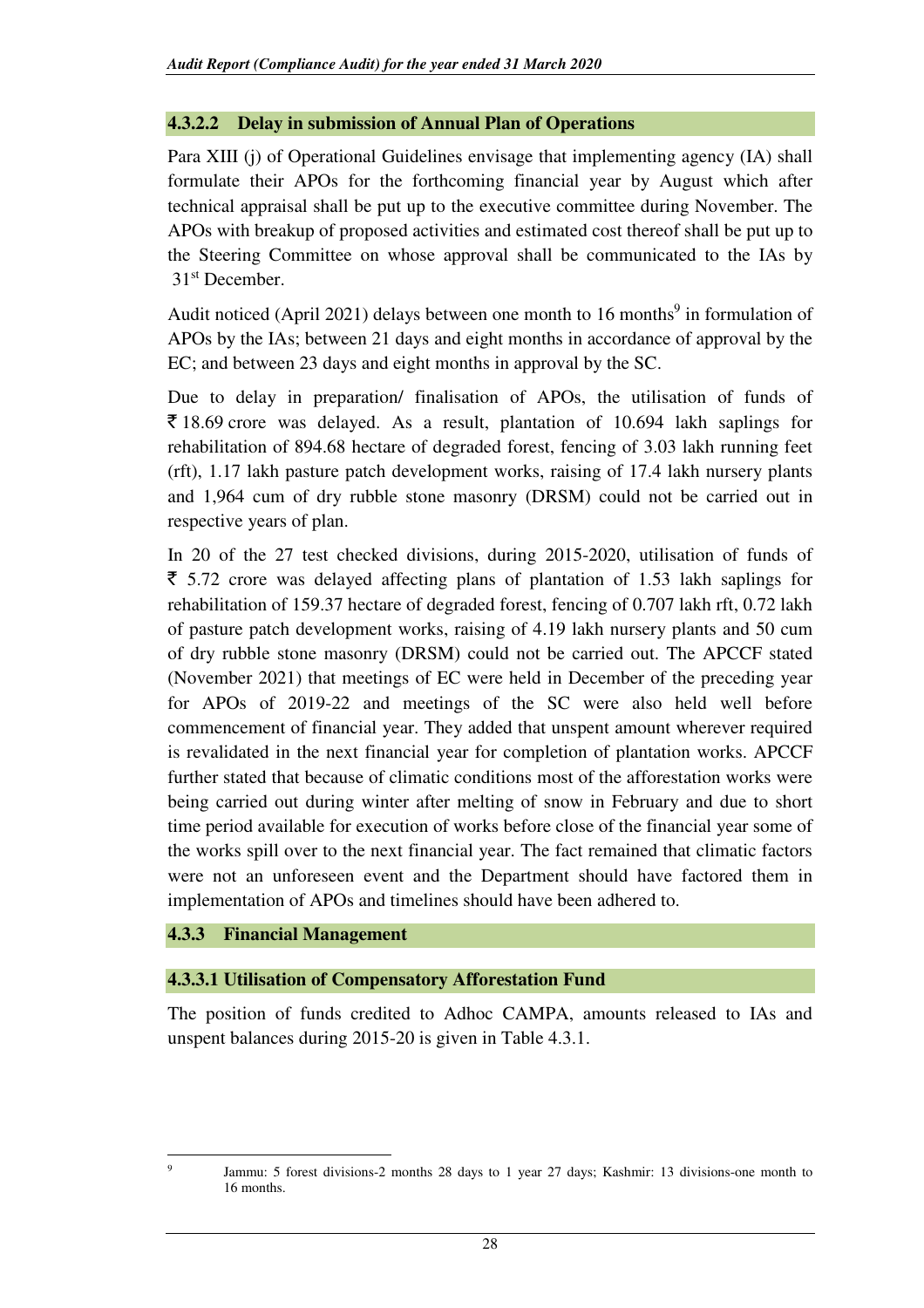$(\mathcal{F}$  in crore)

| Year    |                                  | <b>Receipts</b>                          |              |                                        | <b>Payments / Releases</b>                                      |                                                                                    |                                                                                |        |                |  |
|---------|----------------------------------|------------------------------------------|--------------|----------------------------------------|-----------------------------------------------------------------|------------------------------------------------------------------------------------|--------------------------------------------------------------------------------|--------|----------------|--|
|         | <b>Opening</b><br><b>Balance</b> | $\mathbf{Money}^{10}$<br><b>Received</b> | <b>Total</b> | <b>Money</b><br>invested<br>in $FDR's$ | <b>Amount</b><br>released to<br><i>implementing</i><br>agencies | <b>Amount</b><br>transferred/<br><b>Pledged to</b><br><b>Adhoc</b><br><b>CAMPA</b> | <b>Money</b><br><b>Transfer</b><br><b>To State</b><br>Government <sup>11</sup> |        | <b>Balance</b> |  |
| 2015-16 | 3.18                             | 300.20                                   | 303.38       | 249.00                                 | 50.30                                                           | 0.00                                                                               | 0.00                                                                           | 299.30 | 4.08           |  |
| 2016-17 | 4.08                             | 680.93                                   | 685.01       | 491.50                                 | 58.66                                                           | 102.98                                                                             | 0.00                                                                           | 653.14 | 31.87          |  |
| 2017-18 | 31.87                            | 596.20                                   | 628.07       | 274.18                                 | 85.99                                                           | 248.70                                                                             | 0.00                                                                           | 608.88 | 19.19          |  |
| 2018-19 | 19.19                            | 301.61                                   | 320.80       | 51.00                                  | 115.61                                                          | 146.45                                                                             | 0.00                                                                           | 313.06 | 7.74           |  |
| 2019-20 | 7.74                             | 483.60                                   | 491.34       | 65.00                                  | 134.81                                                          | 0.00                                                                               | 290.32                                                                         | 490.12 | 1.21           |  |

|  |  | Table 4.3.1: Position of funds received, expenditure incurred and unspent balances |  |
|--|--|------------------------------------------------------------------------------------|--|
|  |  |                                                                                    |  |

*(Source: Departmental records)*

l

Reasons for unspent balance ranging between  $\bar{\tau}$  1.21 crore and  $\bar{\tau}$  31.87 crore during 2015-20 were delay in formulation/ finalisation of APOs. The reasons for  $\bar{\tau}$  1.21 crore remaining unspent at the end of 2019-20 were that the CAMPA transferred  $\bar{\xi}$  290.32 crore out of  $\bar{\xi}$  291.53 crore available to the State Government. The reasons for delay in release of funds to the IAs are discussed below:

CAMPA operational guidelines envisage that after clearance of APOs by the SC, first instalment of CAMPA funds is to be released to the IAs during the month of January and second instalment is to be released after obtaining the UCs from the IAs in respect of the first instalment. Audit observed release of first instalment of funds to the IAs with delays ranging between 12 days and 256 days, release in more than two instalments and also at the end of the financial years.

The APCCF, CAMPA attributed (August 2021) the delay in release of funds to delayed receipt of money from Adhoc CAMPA. It was further stated (November 2021) that the incomplete/ spill-over works of the approved APOs were revalidated for execution in the next financial year and the APOs were fully implemented in the following year. However, yearly progress of afforestation works suffered due to nontimely preparation of APOs, delayed release of funds leading to and spill over of works.

#### **4.3.3.2 Variation in expenditure booked**

Cross verification of records of Chief Accounts Officer (CAO) PCCF and CAMPA Cell (CC) showed that during 2015-20 against  $\bar{\xi}$  505 crore released by CAMPA cell, the CAO PCCF, had shown an expenditure of  $\bar{\tau}$  445.37crore. The variation in separate statements ranging between (-)  $\bar{\xi}$  59.33 crore and (+)  $\bar{\xi}$  16.12 crore was not reconciled. Further during 2015-18, against  $\bar{\tau}$  194.95 crore released by CAO, PCCF, to the IAs, expenditure of  $\bar{\tau}$  229.96 crore was shown in the monthly progress report of CAMPA cell.

<sup>&</sup>lt;sup>10</sup> Money received including the encashment of FDRs including interest on FDRs, Charges received from the user agencies and Money received from the Adhoc CAMPA.

<sup>11</sup> Transferred to Government as per instructions of Government issued in November 2019.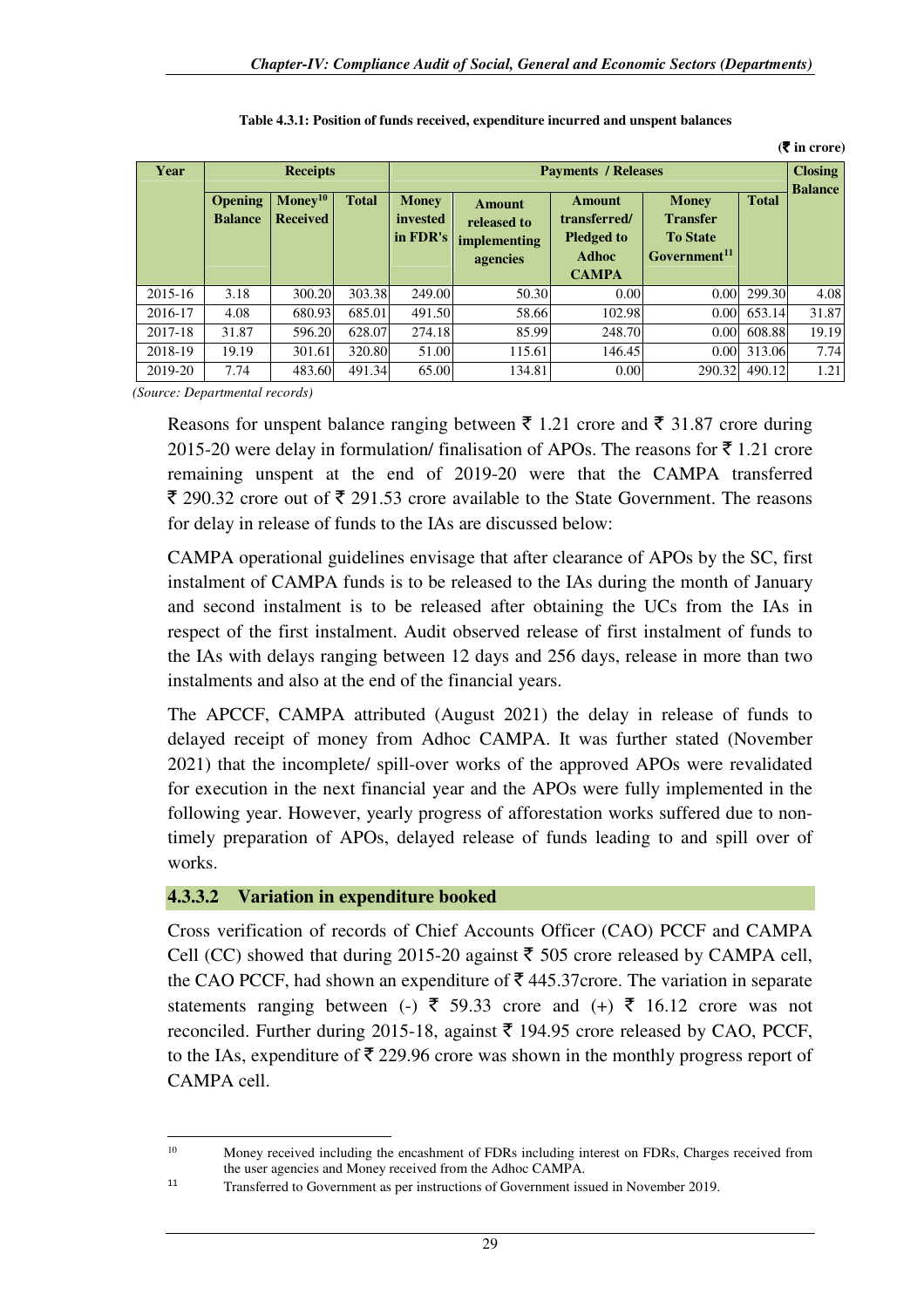APCCF, CAMPA stated (November 2021) stated that the Accounts Section and CAMPA Cell have been directed to reconcile the figures of releases/ expenditure.

#### **4.3.3.3 Reconciliation of funds**

Audit observed (July 2021) that in respect of approved APOs with expenditure of ₹ 93.42 crore, ₹ 141.74 crore was released to 26 Implementing Agencies (IAs) during 2015-20 resulting in irregular excess release of  $\bar{\tau}$  48.32 crore.

APCCF, CAMPA contended (November 2021) that no excess amounts were released and that the unspent amounts in the approved APOs were revalidated in the next financial year and funds were released to IAs to meet exigency requirements. The fact remained that the CAMPA had failed to implement APOs in full in respective years and spill over of incomplete works with respective financial outlay was revalidated for next year as also discussed at *Paragraph 4.3.3.1* above.

- Test check (July 2021) of cash book and bank statements of Chief Accounts Officer (CAO), CAMPA Cell, showed that details/particulars of 242 credits amounting to  $\bar{\mathfrak{Z}}$ 109.84 crore appearing during 2015-20 were not depicted in bank statements.
- In respect of 19 test checked cases of transfer of forest land (measuring 63.65) hectares) by the Forest Department to the user agencies, compensation of  $\bar{\xi}$  8.11 crore deposited by the user agencies with the CAMPA Fund during 2015-20 was not appearing in the Cash book and bank account<sup>12</sup> resulting in nonaccountal of ₹ 8.11 crore.

The CAO, PCCF assured (August 2021) that the matter would be taken up with the FCA section for reconciliation of figures.

#### **4.3.3.4 Awaited receipt of CAMPA funds from the Adhoc CAMPA**

Central Compensatory Afforestation Fund (CAF) Act 2016 was extended to the Union Territory (UT) of Jammu and Kashmir with effect from October 2019<sup>13</sup>. Consequently, in terms of Section 4 of the said Act, the Government notified (November 2019) establishment of 'Compensatory Afforestation Fund' into which money's to be received from user agencies in lieu of the diversion of the forest land for non-forestry purposes and monies to be received from National CAMPA<sup>14</sup> were to be deposited. Audit noticed (July 2021) that out of  $\bar{\tau}$  1,006.95 crore<sup>15</sup>(including accrued interest) credited to Ad hoc CAMPA during 2010-20, only  $\overline{5}$  764.55 crore<sup>16</sup> was transferred to the CAF as of July 2021. The remaining amount of  $\bar{\tau}$  242.40 crore

<sup>12</sup> Current Bank Account CD-259 which was maintained for most of the transactions including the release/ distribution of funds among the IAs and one Saving Account SB-20 in the J&K Bank. The user agencies deposit the compensation amount in the Current Bank account CD-259 maintained in the J&K Bank.

<sup>13</sup> In pursuance of J&K Re-organisation Act 2019 read with the J&K Reorganisational (Removal of difficulties) Order No. 2019 (notified vide S.O. 3912 (E) dated 30.10.2019).

<sup>14</sup> Erstwhile Adhoc CAMPA which was dissolved and National CAMPA constituted in terms of CAF Rules 2018.

<sup>&</sup>lt;sup>15</sup> ₹ 1,298.30 (Jammu and Kashmir: ₹ 1,006.95 crore, Ladakh: ₹ 291.35 crore).

 $16$   $\bar{\xi}$  408.35 crore: February 2020 and  $\bar{\xi}$  356.20 crore: October 2020.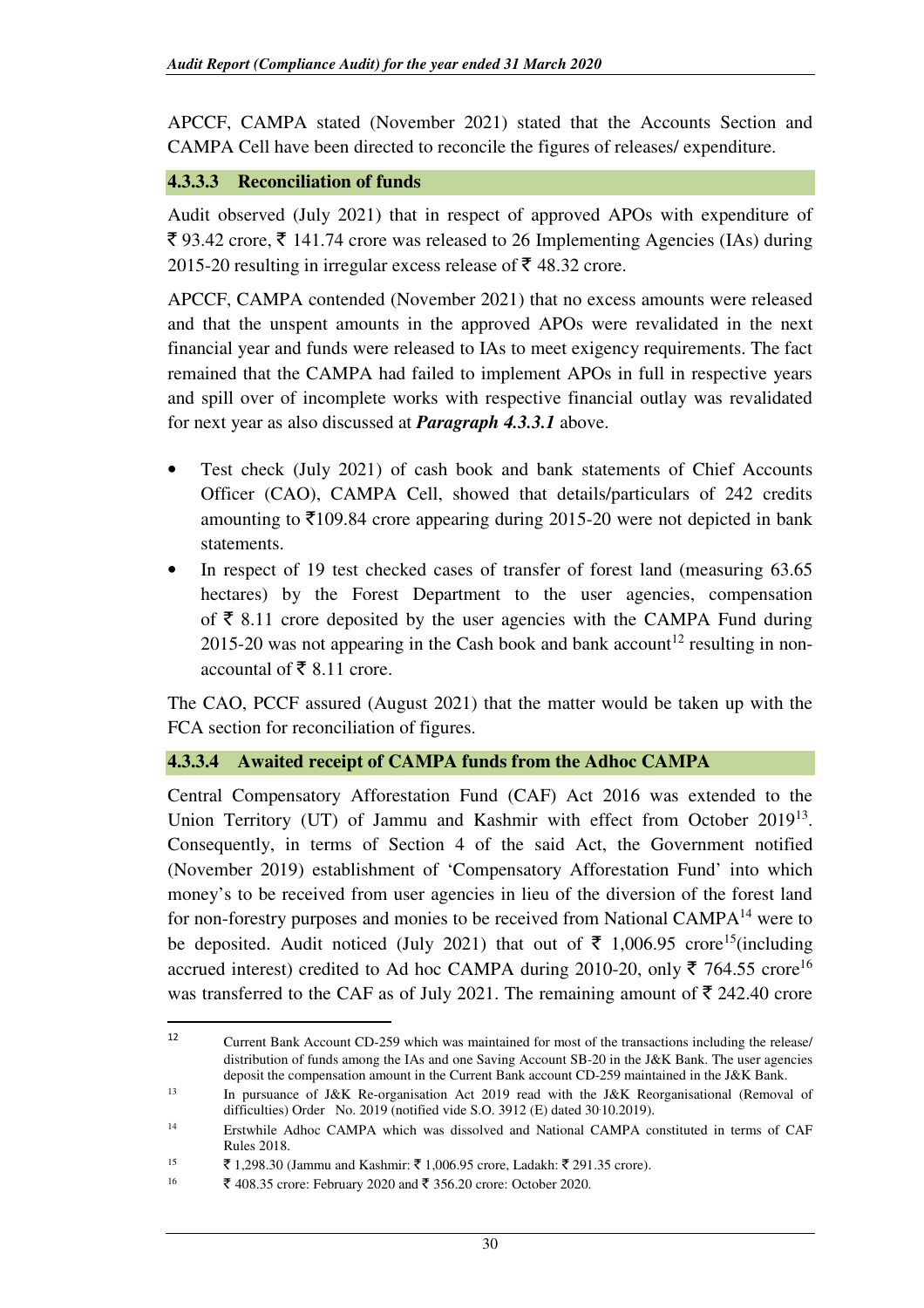was lying with Ad hoc CAMPA. The matter was not pursued with the Adhoc CAMPA for transfer of the remaining amount to the UT.

# **4.3.3.5 Loss of interest income**

#### • **Loss of interest due to non- opening of interest bearing bank account**

Rule 5(3) of CAMPA Rules 2009 stipulates that the money received in respect of CAMPA shall be kept in interest bearing accounts. Audit noticed (July 2021) that moneys received for compensatory afforestation was kept in current account by the CAO and seven IAs resulting in loss of minimum potential interest income of ₹ 1.43 crore<sup>17</sup>.

The CAO, PCCF stated (August 2021) that as per Forest Conservation Rules of 2000, there was a provision to keep CAMPA funds in the current account. APCCF, CAMPA stated (November 2021) that after issuance of SRO 354 (CAMPA guidelines) in November 2009 the CAMPA accounts are now being kept in interest bearing accounts. The reply is not based on fact as funds were not kept in interest bearing accounts during 2015-20.

#### • **Loss of interest due to absence of investment policy**

According to Rule 12 of CAF Rules 2018 the EC of the CAMPA shall invest surplus amounts available in the Government Fund. J&K CAMPA operational guidelines also envisage utilisation of minor part of income from interest received on funds invested by State and Central CAMPA on management of State CAMPA.

Audit noticed (July 2021) that amounts ranging between  $\bar{\xi}$  0.31 crore and  $\bar{\xi}$  104 crore were kept for one month to 11 months in the bank account<sup>18</sup> during 2015-20. Noninvesting of these sums into Fixed Deposit Receipts (FDRs) had resulted in loss of potential interest income of  $\bar{\mathbf{z}}$  3.03 crore. Audit also noticed that CAMPA encashed its FDRs prematurely despite having adequate balances in its bank accounts to meet its emergent requirements. The premature encashment of FDRs resulted in loss of potential interest income of  $\bar{\tau}$  2.54 crore during 2015-20.

The CAO, PCCF stated (August 2021) that the amount was kept to meet the day to day expenses. The reply is not tenable, as CAMPA transactions relating to day to day expenses were carried out through the amounts in current accounts. The APCCF, CAMPA added (November 2021) that CAO, PCCF was being directed to take up the issue with concerned quarters and furnish report. No reply was offered explaining reasons for premature encashment of FDRs when adequate funds for meeting day to day expenses were available in current accounts and savings bank accounts.

#### **4.3.3.6 Non-closure of saving and current bank accounts**

In terms of Section 4(1) of Compensatory Afforestation Fund Act 2016, the Government established (November 2019) a special fund namely State Compensatory

<sup>17</sup> Jammu (seven implementing agencies:  $\bar{\mathfrak{c}}$  0.26 crore), CAO, PCCF:  $\bar{\mathfrak{c}}$  1.17 crore.

SB-20 of J&K Bank.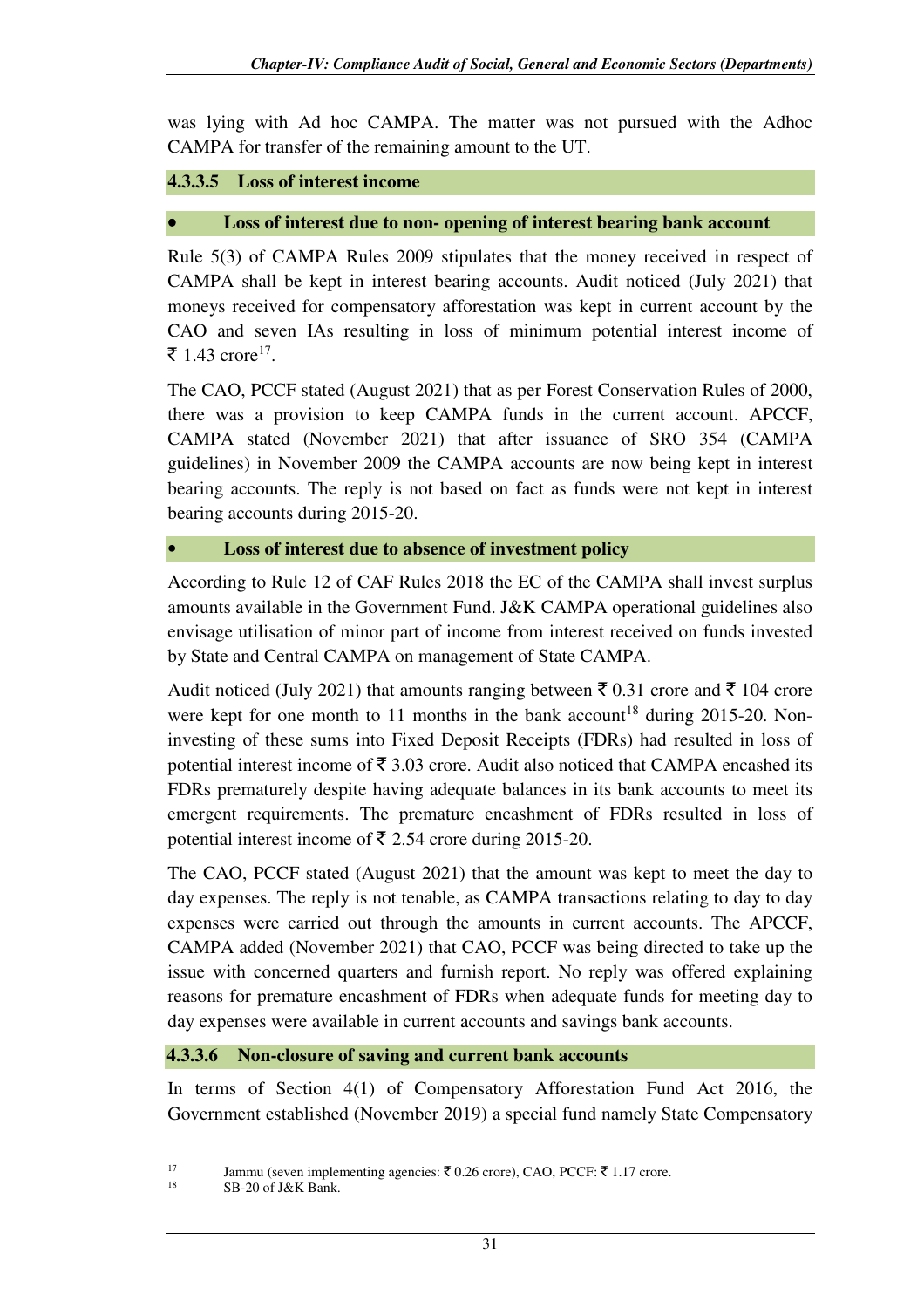Afforestation Fund. In terms of the notification all bank balances available with CAMPA were to be transferred to this new fund. However, balance of  $\bar{\tau}$  1.23 crore in current account (CD-259) and  $\bar{\tau}$  0.33 crore in savings bank account (SB-20) were yet (August 2021) be transferred.

The APCCF, CAMPA stated (November 2021) that all DFOs had been directed (May 2020) to close the CAMPA accounts at the end of 2019-20 and all moneys in the saving and current accounts have now been deposited with the State Fund.

# **4.3.4 Non maintenance of accounts records/non-finalisation of accounts**

#### **Non maintenance of accounts records**

Rule 12 (3) of CAMPA Rules 2009 and Rule 29 of J&K Compensatory Afforestation Fund Rules 2018 provide for maintenance of accounts including Cash book, ledger, Journal, Public Funds Account register, Stock register, Fixed Asset register, etc..

In 27 selected divisions Audit noticed that only cash books and *Form 48* depicting payment details were maintained and other records had not been maintained. The non maintenance of full set of records as specified was not only non observance of instructions but also the Department could not assess and value its assets properly. The non maintenance of full set of records also contributed in the J&K CAMPA not being able to produce its financial statements since its inception.

The DFOs stated (September 2020 to April 2021) that instructions for maintenance of other records were noted for compliance. The APCCF, CAMPA stated (November 2021) that DFOs/ IAs have been directed to maintain all records relating to CAMPA in accordance with financial rules.

## **Non-finalisation of accounts**

As per Rule 12 (3) of CAMPA Rules 2009, CAMPA was required to maintain proper accounts and prepare an annual statement of accounts in such form as may be prescribed in consultation with the Accountant General. The accounts were to be certified by the Accountant General or any other person appointed by him in this behalf together with the audit report thereon. Audit observed that CAMPA had not prepared its annual accounts since its establishment. As of December 2020 preparation of 10 years of accounts<sup>19</sup>was in arrears. This non-finalisation of accounts is fraught with the risk of misappropriation besides the activities escape legislative oversight.

Additional PCCF/ CEO CAMPA informed (December 2020) that a CAG empanelled Chartered Accountancy firm has been engaged (January 2020) for preparation of financial statements for the period 2010-11 to 2019-20 at CAMPA headquarters as well as that of implementing agencies. APCCF, CAMPA informed (November 2021) that the CA firm has sought time till November 2021 to finalise the CAMPA accounts and to submit their report.

 $19$  2010-11 to 2019-20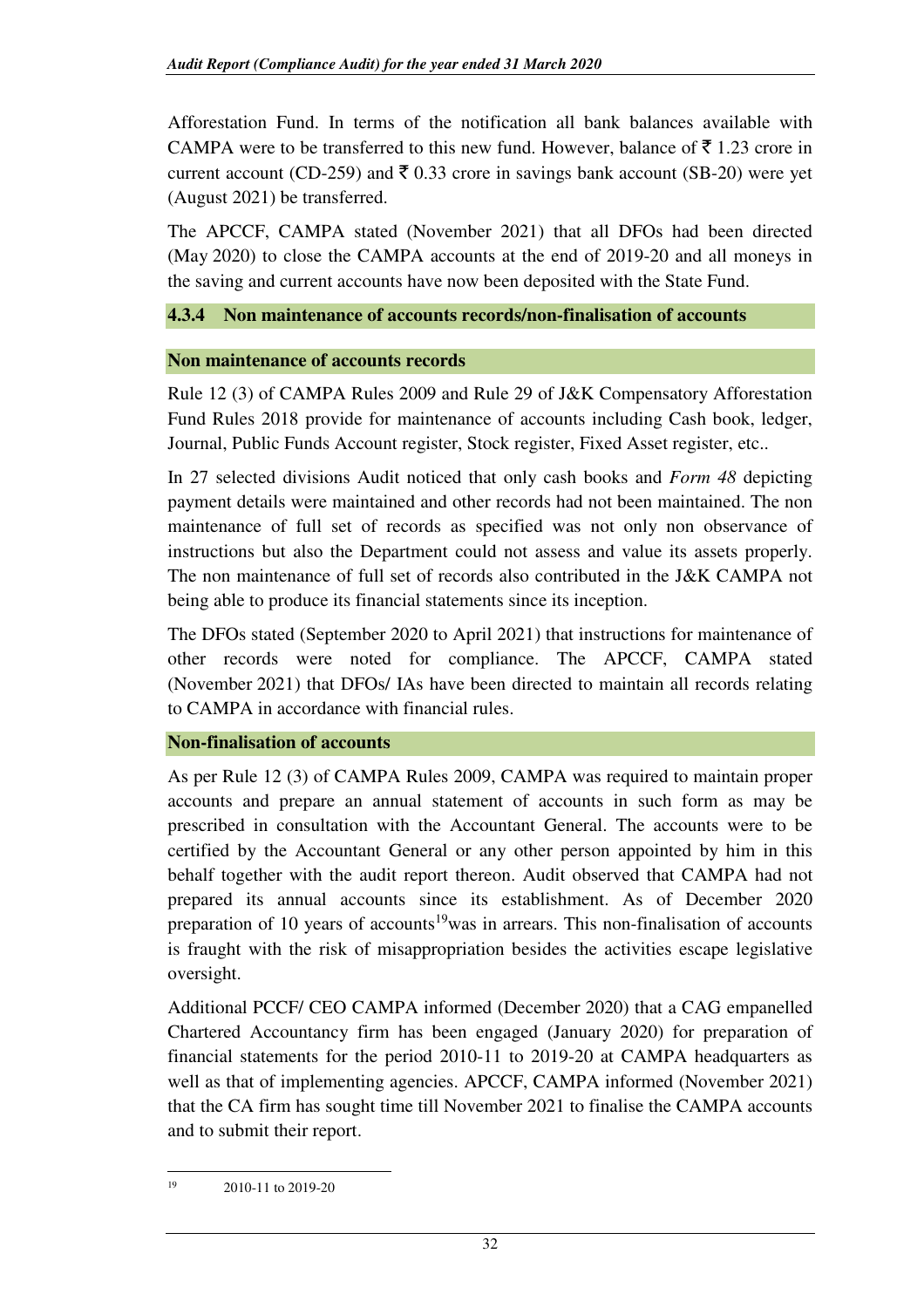# **4.3.5 Programme implementation**

## **4.3.5.1 Decrease in Moderate Dense Forest and Increase in degraded forests**

Forest Survey of India undertakes assessment of Country's forest resources every two years, results of which are presented as 'India State of Forest Report' (ISFR). According to ISFR for the years 2013 and 2019 there was overall increase in forest area of Jammu and Kashmir from 22,538 sqkm to 23,612 sqkm. However, there was decrease in Moderate Dense Forest area from 8,760 Sq km in 2013 to 8,612 Sq km in 2019 while degraded forest area increased from 9,638 Sq km in 2013 to 10,719 Sq km in 2019.

The APCCF, CAMPA contended (November 2021) that increase in total forest cover of 1074 sq km and conversion of 141 sq km of moderate dense forest to very dense forest demonstrates success of the intervention under CAMPA. The fact remained that area of degraded forest had increased during the period 2013-19.

# **4.3.5.2 CAMPA Works**

#### **(A) Non-preparation of site-specific schemes for Compensatory Afforestation**

Forest land diversion proposals were regulated under the Jammu and Kashmir Forest Conservation Act, 1997 under which the indents placed by user agencies in the office of PCCF were forwarded to the CCF/ CF/ DFO for processing the proposals. After completion of joint inspection, enumeration of trees, assessment of NPV, cost of trees and compensatory afforestation by the DFOs, the proposal were placed by PCCF before the State Forest Advisory Committee (SFAC) headed by the Chief Secretary. On approval by the SFAC, the administrative department issued orders for diversion of forest land.

The Scheme guidelines envisage Compensatory Afforestation (CA) to be done over an area equivalent to forest land diverted for non-forest use. As far as possible, the non-forest land should be contiguous to or in proximity of Reserve/ Protected Forest to enable the CAMPA to effectively manage the newly planted area. Guidelines also stipulate that after receipt of money, CAMPA shall accomplish the afforestation within a period of one year or two growing seasons after completion of developmental project.

Out of total 524 forest conservation act (FCA) cases in the State/UT, Government orders for diversion of 2,757.78 ha of forest land for non-forest purpose were issued in 455 cases during 2015-20 and compensation of  $\bar{\tau}$  725.97 crore was received from user agencies. However, no site specific schemes were prepared by the concerned Forest Divisions to spend the amount on CA at sites contiguous to or in the proximity of forest land diverted.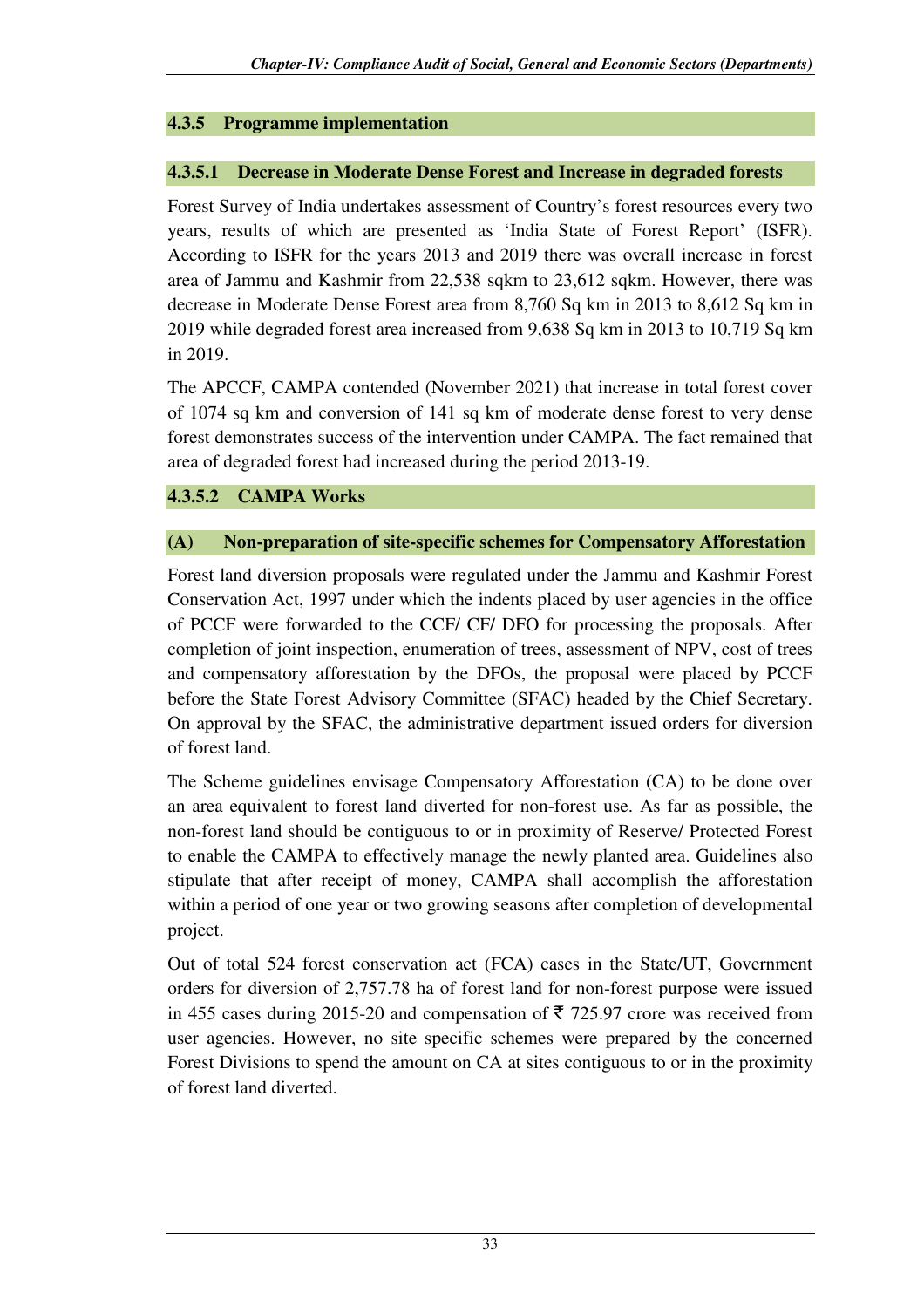Audit observed that in  $11^{20}$  sampled forest divisions dealing with forest land diversion cases no case wise/ site specific schemes were prepared for carrying out afforestation in lieu of diversion of forest land.

After being pointed out the APCCF stated (July 2021) that prior to 31October 2019 site specific schemes were not prepared for compensatory afforestation but lump-sum amounts were charged from the user agencies. It was further stated that the compensation money had been fully utilised for CA though clear linkage between the site at which forest land was diverted and the site at which CA was carried out had not been established and that site specific CA proposals approved after 31 October 2019 would be incorporated in the APOs 2022-23. It was also stated (August 2021) that it was being ensured that the site of CA was near the site at which forest land was diverted and maps /  $KMZ<sup>21</sup>$  files of land diversion sites and the proposed CA sites were being uploaded on PARIVESH<sup>22</sup> portal.

#### **(B) Maintenance of Plantation Journal**

Guidelines for 'Maintenance of Plantation Journal' envisage:

- Updation of Plantation journal of each unit at regular intervals.
- Recording of survival percentage of plantation during  $2<sup>nd</sup>$  year to  $4<sup>th</sup>$  year once in a year.
- Plants planted should be healthy, viable and of plantable size with proper root system.
- Data of growth of plants and species wise collar girth and height of individual plants.

In 23 divisions<sup>23</sup> out of 27 divisions checked, the plantation journals of 381 closures/ strips produced to Audit were not updated by recording enumeration of trees, survival rate of plants planted, inspection note of visiting officers and fire incidences. In 21 selected divisions<sup>24</sup> in respect of 173 closures plantation journals were not maintained. In all the selected divisions no certificate was recorded on the plantation journal that the saplings planted were healthy, viable and of plantable size with proper root system. Enumeration of 41.91 lakh plants planted was not carried out to ascertain the survival rate of plants.

In 17 divisions<sup>25</sup>, despite availability of basic tools including GPS and camera, quantitative enumeration and measurement of collar girth and height of plants to assess effectiveness of plantation were not done. DFOs stated (September 2020 to April 2021) that instruction in this regard have been noted for compliance.

<sup>&</sup>lt;sup>20</sup> Jammu: 7, Kashmir: 4<br><sup>21</sup> Zinned *Y*aybele mark

<sup>&</sup>lt;sup>21</sup>  $\frac{21}{22}$   $\frac{22}{2}$   $\frac{23}{2}$   $\frac{24}{2}$   $\frac{25}{2}$   $\frac{26}{2}$   $\frac{27}{2}$   $\frac{28}{2}$   $\frac{29}{2}$   $\frac{29}{2}$   $\frac{29}{2}$   $\frac{20}{2}$   $\frac{20}{2}$   $\frac{20}{2}$   $\frac{20}{2}$   $\frac{20}{2}$   $\frac{20}{2}$   $\frac{20}{2}$   $\frac{20}{2}$   $\frac{20$ 

 $22$  Proactive and responsive facilitation by interactive and virtuous environmental single window hub.

 $\frac{23}{24}$  Jammu: 13, Kashmir: 10

<sup>&</sup>lt;sup>24</sup> Jammu: 13, Kashmir: 8<br><sup>25</sup> Jammu: 12, Kashmir: 4

Jammu: 13, Kashmir: 4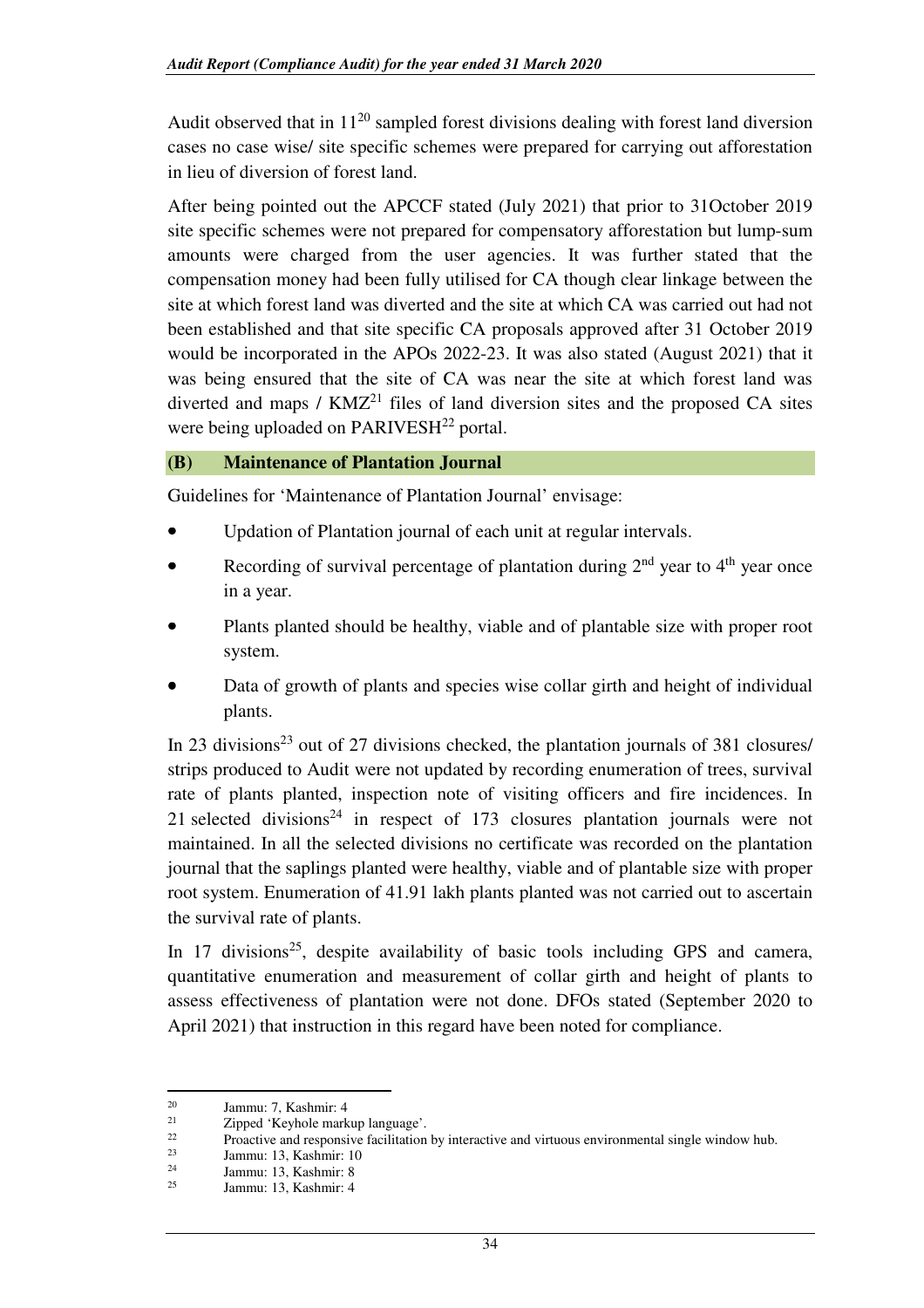The APCCF, CAMPA stated (November 2021) that IAs have been directed to maintain/update the records of survival and growth of plants in the plantation journals.

#### **(C) Survival rate of plants**

Instances of poor survival rate of plants were observed in Audit. In Forest division Anantnag, plantation of 83000 conifer and 25000 broad leave plants in Chattapal nursery during 2015-16 had withered away and under Wildlife Warden Bijbehara plantation of plants during 2015-20 to maintain the proper habitat for wild animals in the protected areas had survival rate of only 10 *per cent.* This resulted in unfruitful expenditure of  $\bar{\bar{\xi}}$  55.40 lakh.

The APCCF, CAMPA stated (November 2021) that steps are being taken to recover the cost of damages from the staff concerned in Anantnag division. For poor survival rate of plants it was intimated that at the survival rate of plants was now in the range of 60 to 65 *per cent.*

**4.3.6 Land management** 

#### **4.3.6.1 Non-transfer of non-forest land for compensatory afforestation**

As per Chapter 2 Para 2.3 of Guidelines and clarifications stipulated in Handbook of Forest Act 1980 and Forest Conservation Rules, Compensatory Afforestation (CA) is to be raised on suitable non-forest land equivalent to the area proposed for diversion at the cost to be paid by user agency. In cases where non-forest land is not available, CA could be carried out over degraded forest of twice the area being diverted. The status of land diverted for non-forest purpose in Jammu and Kashmir during the period 2015-20 is given in Table 4.3.4.

|                    |                    |                      | (area in hectares) |
|--------------------|--------------------|----------------------|--------------------|
| <b>Year wise</b>   | <b>Forest Area</b> | <b>Wildlife Area</b> | <b>Total Area</b>  |
| 2015-16            | 754.798            | 79.861               | 834.659            |
| 2016-17            | 152.968            | 196.112              | 349.08             |
| 2017-18            | 686.485            | 49.584               | 736.069            |
| 2018-19            | 231.237            | 0                    | 231.237            |
| 2019-20            | 596.72             | 10.016               | 606.736            |
| <b>Grand Total</b> | 2,422.21           | 335.573              | 2,757.781          |

|  |  |  | Table 4.3.3: Status of land diverted for non-forest purpose |
|--|--|--|-------------------------------------------------------------|
|--|--|--|-------------------------------------------------------------|

(*Source- Departmental records)* 

No non-forest land was transferred to forest department for compensatory afforestation in the State/ UT.

In ten selected divisions, 174 cases involving 1,108.41 hectares of forest land was diverted for non-forest purpose. Out of this in 140 cases involving 1,010.81 hectares forest land, was diverted without receiving alternate land from district administration as required under Rules. In 25 cases, Revenue Authorities had shown availability of 97.60 hectares of non-forest land which was neither handed over by the Revenue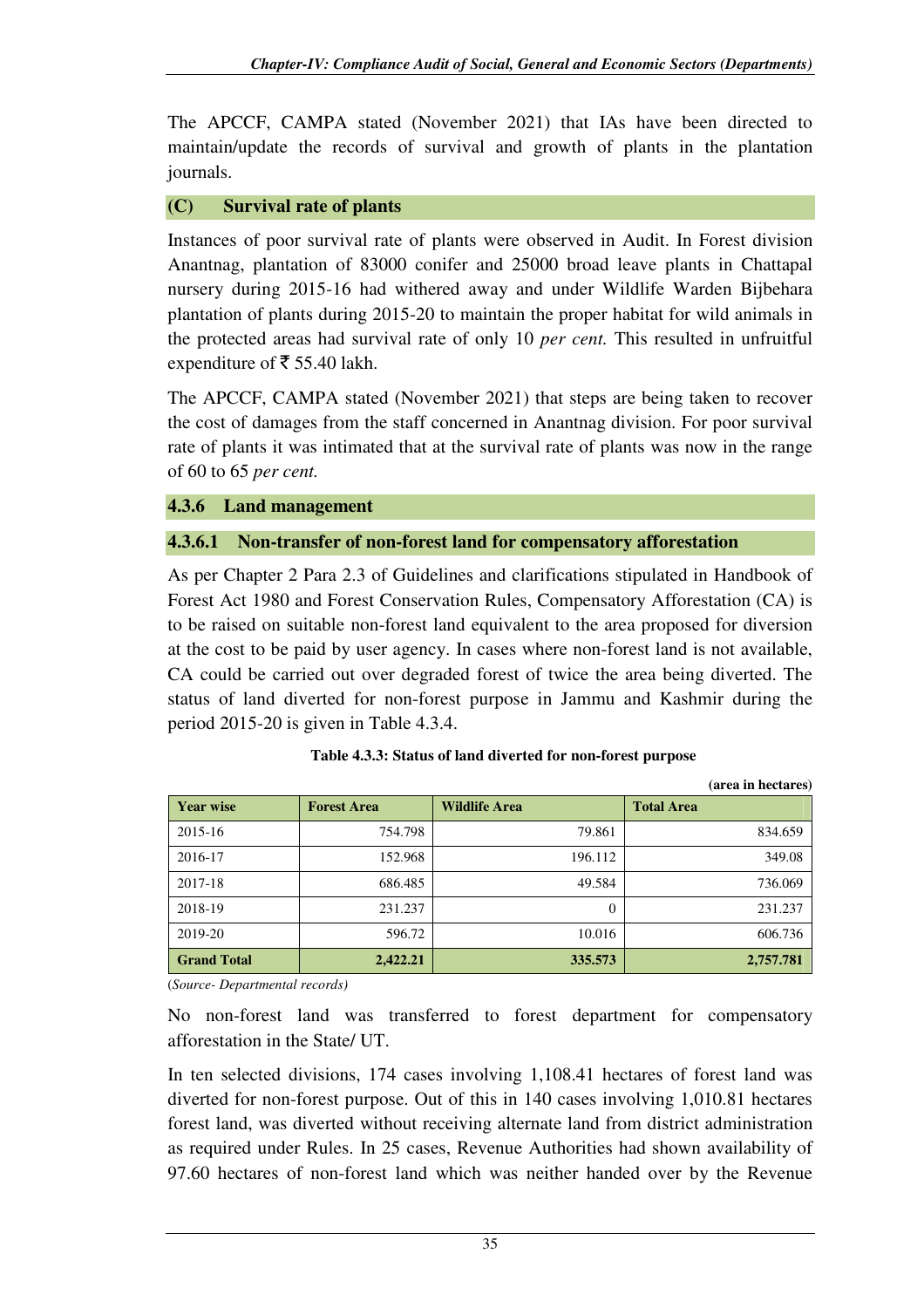authorities to the Forest department nor was any action taken by the DFOs to initiate the process for taking over the non-forest land. In nine cases, only trees were involved and no forest land diversion was involved.

The Nodal Officer, FCA stated that in forest land diversion cases where non-forest land was not received, the concerned Deputy Commissioners had issued certificate of non-availability of non-forest land and the compensatory levies were charged from user agencies for afforestation over degraded forest area double in extent of the forest land diverted. It was also stated that in respect of cases in which availability of nonforest land was reported by the concerned Deputy Commissioner, the Forest department had taken up matter with the Revenue Department/ Forest Advisory Committee for mutation of such lands in favour of the department but the Revenue Department could not effect mutation in these cases.

#### **4.3.6.2 Diversion of wetland without approval from National Wildlife Board**

As per CAMPA guidelines, Net Present Value (NPV) for area of land forming part of wildlife/ protected area is to be recovered at five times of NPV for forest area. Further the Hon'ble Supreme Court directed (W/P 202/1995) that all matters for grant of permissions for implementation of projects in the areas falling in National Parks/ sanctuaries, including rationalisation of boundaries would be considered by the Standing Committee of the National Board for Wildlife  $(NBWL)^{26}$ . Audit observed that  $\bar{\tau}$  6.67 crore was received as compensation for diversion of 1.98 hectares of wetland area falling under Wildlife Warden Jammu. The land was diverted<sup>27</sup> for construction of 3.6 km of approach road<sup>28</sup>at Sajwal (Jourian) for which required approval had not been taken from National Board for Wildlife (NBWL).

The APCCF, CAMPA contended (November 2021) that the Hon'ble Supreme Court order mentioned National Parks and Wildlife Sanctuaries and not Conservation Reserves. They added that the instant case pertained to Pargal Wetland Conservation Reserve which does not fall in a National Park or Wildlife Sanctuary and that NBWL while considering another proposal falling in Sansoo Rakh conservation reserve for land diversion, had returned the proposal with the observation that the proposal had got no merit to be considered under the provisions of the Wildlife Protection Act, 1972. It was also stated that after the proposal was cleared by Standing Committee of the Board for Wildlife and Forest Advisory Committee after the Administrative Council had approved the proposal. The fact remained that NPV at five times of forest area, as applicable to National Parks and Wildlife Sanctuaries was recovered from user agency, which goes to show that the CAMPA had also considered the area as a national park. However, required approval of NBWL had not been sought before diversion of land.

<sup>&</sup>lt;sup>26</sup> On its own merits and in conformity with the orders and directions passed (between 09.05.2002 and  $14.02.2020$  by the Supreme Court.

Case approved in the  $112<sup>th</sup>$  meeting and government order issued vide no. 329-FST of 2019 dated  $09.10.2019.$ 

In respect of 1,640 meter span bridge over river Chenab.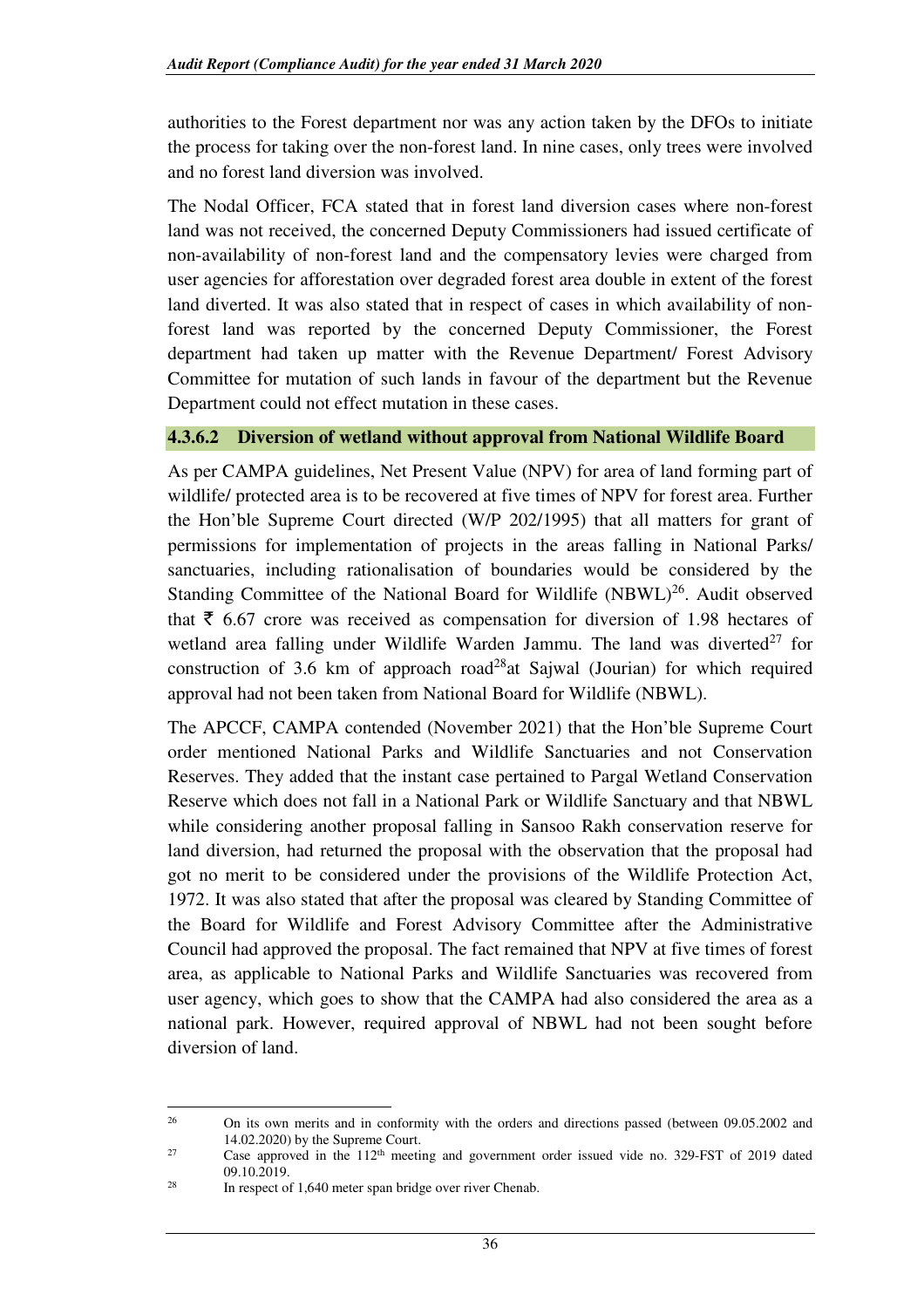## **4.3.7 Realisation of NPV, CA and other charges**

## **Outstanding compensation from user agencies**

Audit noticed  $\bar{\xi}$  238.33 crore was outstanding from 28 user agencies on account of compensation for diversion of forest land for non-forestry purpose during the period from January 2015 to September 2020.

Nodal officer FCA intimated (July 2021) that user agencies had since deposited the compensation amount and  $\bar{\xi}$  91.97 crore was now outstanding receipt against 22 user agencies (details in *Appendix 4.3.1*) and that in cases where validity period for depositing compensatory levies had lapsed, the administrative department had approved extension of validity period up to 31 July 2021. The APCCF, CAMPA stated (November 2021) that  $\bar{\xi}$  91.94 crore was outstanding against 22 user agencies.

## **Short Realisation of damage charges-** ` **22.27crore**

Forest land measuring 77.51 hectares was diverted in the area falling under the jurisdiction of Wildlife warden, Shopian to one user agency<sup>29</sup> for execution of works of 400 KV Samba Amargarh transmission line. The terms and conditions of sanction stipulated that any damage done to the forest by the user agency, its employees or contractor should be charged from the user agency at the rate of 10 times the standard rate. The user agency had caused damage to trees valuing  $\bar{\xi}$  2.48 crore during execution of project works in Hirpora wildlife sanctuary. Audit observed (March/ April 2021) that against the recoverable amount of  $\bar{\xi}$  24.80 crore only  $\bar{\xi}$  2.48 crore was recovered from the agency. Thus, there was short realisation of damage charges of  $\bar{\tau}$  22.27 crore.

The APCCF, CAMPA stated (November 2021) that action would be taken by the department to recover cost of damages.

# **4.3.8 Expenditure not authorised in CAMPA guidelines**

## **4.3.8.1 Expenditure on construction of buildings and purchase of vehicles**

As per Rule 18 of J&K Compensatory Afforestation Fund (CAF) Rules 2018 and Rule 5(4) of CAF Rules 2018, monies received on account of NPV shall not be utilised for construction of buildings, purchase of vehicles, office equipments including air conditioners and generator sets. Audit noticed that Forest Divisions had spent  $\bar{\tau}$  4.36 crore<sup>30</sup>out of CAMPA funds on inadmissible components such as purchase, maintenance, fuel, insurance of vehicles and purchase of office equipment and fixture. The DFO Urban Forestry Division, Jammu had utilised  $\bar{\tau}$  4.88 crore on construction of office complex (2014-15:  $\bar{\tau}$  two crore, 2016-17:  $\bar{\tau}$  two crore, 2017-18:  $\bar{\xi}$  0.38 crore, 2018-19:  $\bar{\xi}$  0.50 crore) at Bachan Depot, Narwal, Jammu.

The APCCF, CAMPA stated (November 2021) that after extension of the CAF Act 2016 and CAF Rules 2018 to the UT of Jammu and Kashmir with effect from

<sup>&</sup>lt;sup>29</sup> NRSS XXIS Transmission Limited.<br><sup>30</sup> Immuu 14 divisions  $\overline{2}$  2.15 arous K

Jammu: 14 divisions  $\bar{\mathfrak{g}}$  2.15 crore, Kashmir: 10 divisions  $\bar{\mathfrak{g}}$  2.21 crore.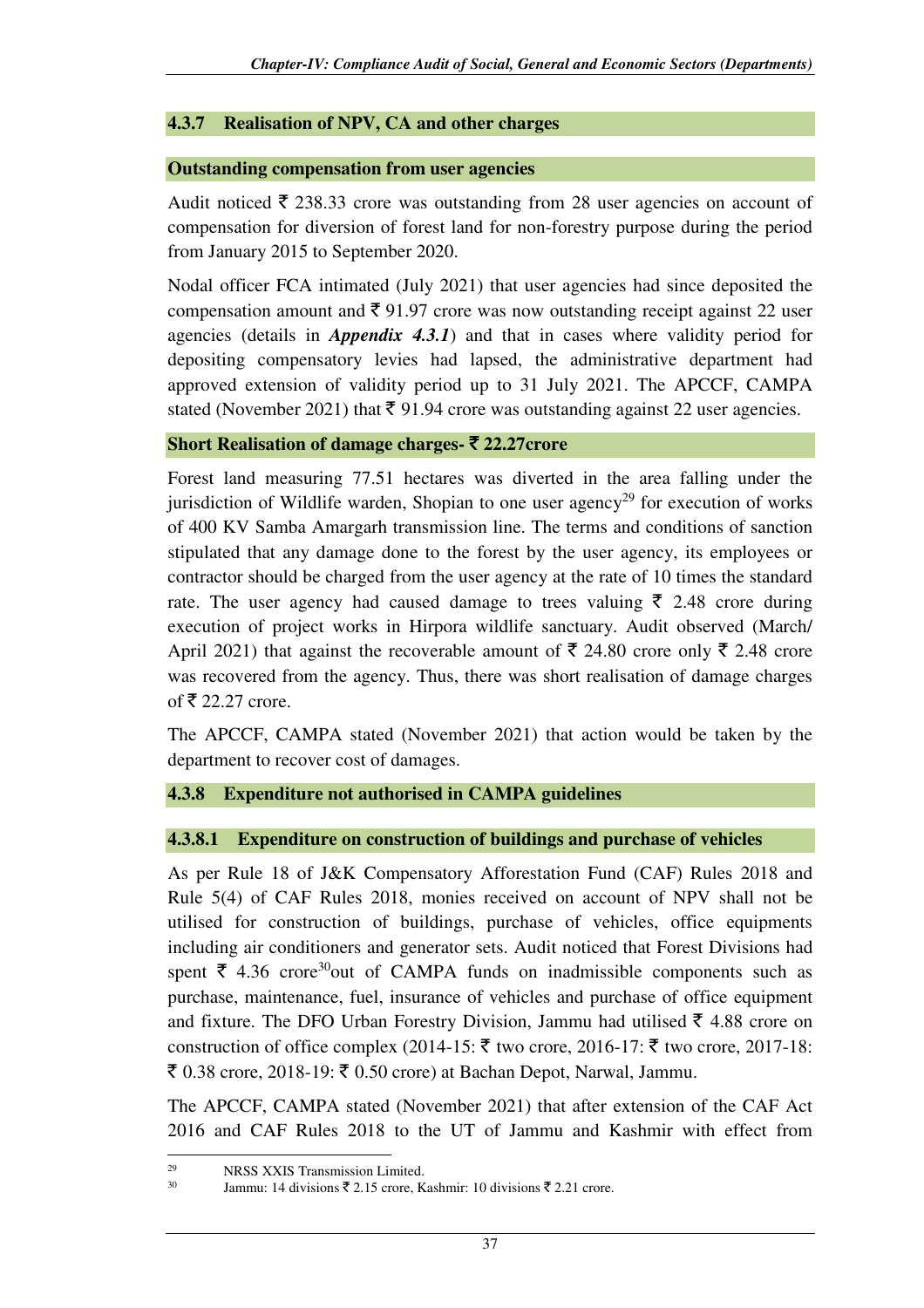31 October 2019, expenditure under CAMPA is booked after approval of National Authority, MOEF&CC and no expenditure is being booked on inadmissible activities like purchase of staff car. It was further stated that no further release had been made under CAMPA for construction of office complex for which budgetary provisions was being made under budget for capital expenditure.

## **4.3.8.2 Irregular expenditure of CAMPA money on establishments of Zoos**

Jammu and Kashmir Compensatory Afforestation Fund Rules 2018 envisage that monies received under NPV shall not be utilised for establishment, expansion and up-gradation of zoo and wildlife safari.

However, two wild life wardens<sup>31</sup> prepared master plan<sup>32</sup> for Jamboo Zoo and Mini Zoo Pahalgam<sup>33</sup> at a cost of  $\bar{\tau}$  221.00 crore<sup>34</sup>. The proposals, forwarded to the APCCF CAMPA, were laid before Executive Committee (EC) and Steering Committee (SC) and approved in March 2016 and June 2017 respectively. The SC while deliberating (August 2018) on the activities of CAMPA decided to stop further funding as CAF rules prohibit such activity. By this time  $\bar{\tau}$  15.12 crore had already been spent.

The APCCF, CAMPA stated (November 2021) that CAMPA rules applicable at that time did not provide for any restriction on incurring expenditure on zoos and that after restriction was imposed on use of CAMPA money on zoos under CAF Rules 2018, funding for zoos under CAMPA was not allowed. The fact remained that CAMPA guidelines did not provide for incurring expenditure on creation of zoos.

## **4.3.8.3 Irregular payments on acquisition of land for Gharana Wetland**

Compensatory Afforestation Fund Rules 2018, state that monies received under NPV shall not be utilised for purchase of land and APOs should include not less than 80 *per cent* of project cost for forest and wildlife management and not more than 20 *per cent* on forest and wildlife related infrastructure and capacity building.

The proposal of Wildlife Wardens Jammu regarding habitat improvement, management and protection of Gharana Wetland was approved (January 2019) by the SC at a cost of  $\bar{\tau}$  13.49 crore. The project cost included  $\bar{\tau}$  13.20 crore for acquisition of land and establishment of Sewerage treatment plant (STP). Inclusion of acquisition of land was in contravention to CAF rules, which together with cost of STP constituted 98 *per cent* of the project cost. Thus APCCF, CAMPA had irregularly included cost of land and STP in the project cost.

Audit observed that  $\bar{\tau}$  11.70 crore were transferred (August 2019) to SDM R.S Pura for survey, delineation, demarcation and acquisition of land for Gharana wetland. As of February 2021 the amount was lying in the J&K Bank Savings account of SDM, R.S Pura.

<sup>&</sup>lt;sup>31</sup> WLD-Jambu Zoo and WLD-Bijbehara.

<sup>32</sup> To promote international and eco-tourism, scientific breeding of endangered species, research and education, rehabilitation of injured and sick animals, generate employment and safari activity.

 $\frac{33}{34}$  Expansion of zoo.

Jamboo Zoo: ₹ 121 crore, Mini Zoo Pahalgam: ₹ 100.00 crore.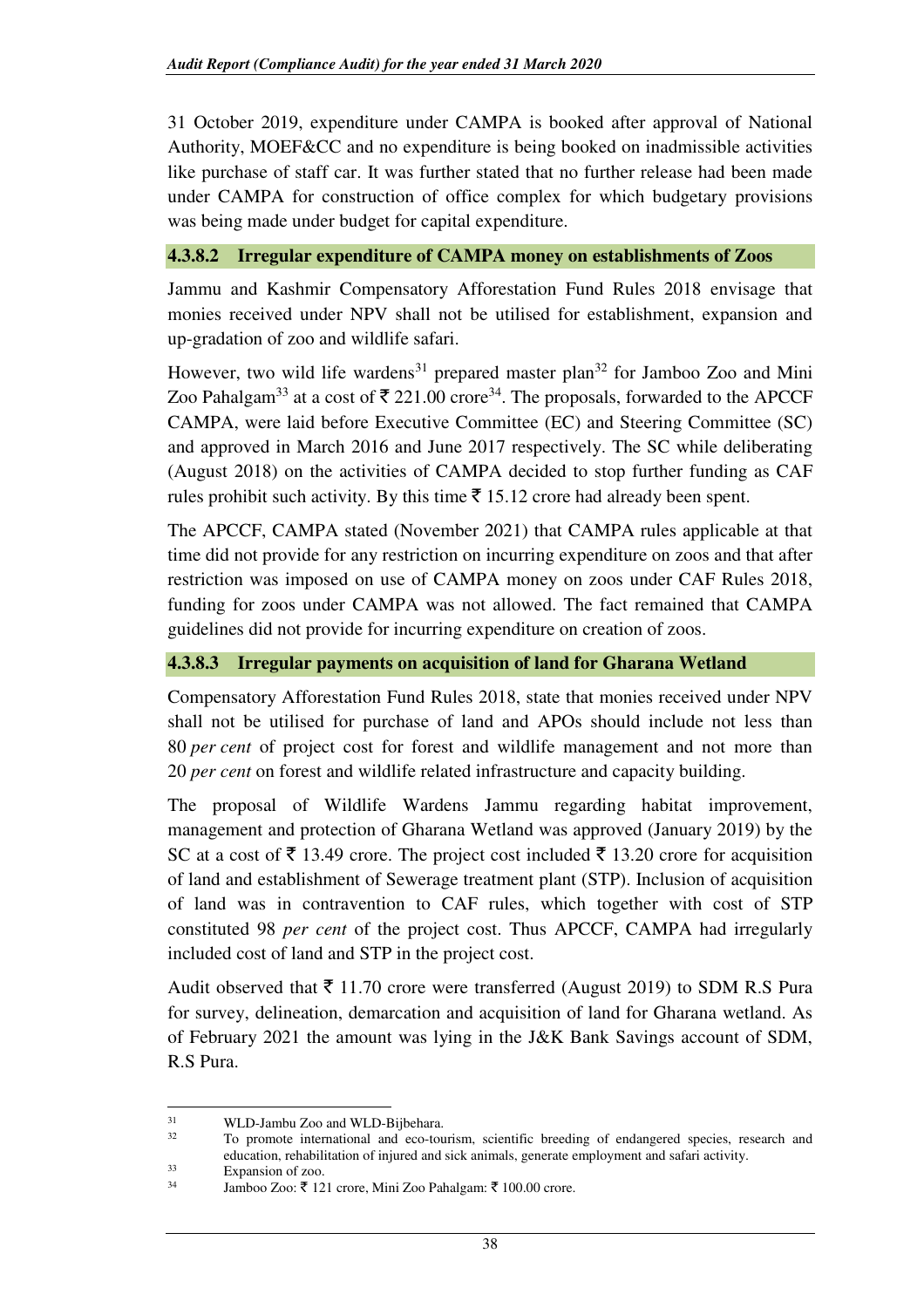Wildlife Warden Jammu replied that for acquisition of land for development of Gharana wetland  $\bar{\tau}$  11.70 crore had been approved by the SC. The APCCF, CAMPA stated (November 2021) that the acquisition of land is provided under Sub rule (2) (h) of Rule 5 of CAF Rules 2018. The reply is not acceptable as the said Sub rule provides for voluntary relocation of villages from protected areas and not for purchase of land.

#### **4.3.9 Monitoring and evaluation**

The CAMPA consists of a Governing Body<sup>35</sup> (GB) which was assisted by Steering Committee<sup>36</sup> (SC), Executive Committee<sup>37</sup> (EC) and Monitoring Group<sup>38</sup> (MG). The GB of the CAMPA, responsible for laying down broad policy framework for functioning of CAMPA and reviewing its working, was required to meet once in a year. Audit noticed (December 2020) that no meeting was held by the GB after 21st January 2013.The MG of CAMPA was required to evolve independent system for concurrent monitoring and evaluation of works and prepare annual monitoring reports for submission to the Government and SC. The MG which was to meet once in three months had not held any meetings and had not prepared annual monitoring reports. APCCF stated (November 2021) that the Administrative Department had initiated the process for convening meeting of the Governing Body.

#### **4.3.9.1 Funds for monitoring and evaluation**

As per guidelines of CAMPA two *per cent* of funds are to be kept for monitoring and evaluation so as to ensure quality plantation with good survival rate. Audit observed in 27 selected divisions that though provision was made for monitoring and evaluation in the APOs for 2015-16 to 2017-18 no specific funds were sanctioned during 2015-20.

The APCCF, CAMPA assured (November 2021) to allocate specific funds as per requirements projected by DFOs in their APOs.

## **4.3.9.2 Inspection of CAMPA works**

l

As per Operational Guideline and instructions issued by CAMPA, Foresters and Range officers have to inspect 100 *per cent* of CA works. DFOs, CFs and CCFs have

<sup>35</sup> With Chief Minister as Chairperson, Administrative Secretary of Forest as Member Secretary and Ministers of forest, Chief Secretary, and Administrative Secretaries of, Finance and Planning departments as members. During the continuation of proclamation under Article 356 of the Constitution of India, the reference to 'Chief Minister', shall, unless the context otherwise required, be construed as reference to 'Governor' and the references to Ministers for forest, shall, unless the context otherwise requires, be construed as reference to 'Advisor' in charge of the department.

<sup>36</sup> With Chief Secretary as Chairperson and Administrative Secretaries of Forest, Finance and Planning departments as members.

<sup>37</sup> With Principal Chief Conservator of Forests (PCCF) as Chairperson, Chief Executive Officer of CAMPA as Member Secretary and Chief Wildlife Warden and Chief Conservators of Forests, (1. Planning and Projects 2. Working Plan, Research and Training 3.Forest Conservation Act 4.CCF Jammu and 5.CCF Kashmir) as members.

<sup>38</sup> With CCF (Planning and Projects) as Chairperson with CCF (FCA) and Conservator of Forests (Working Plan) as members.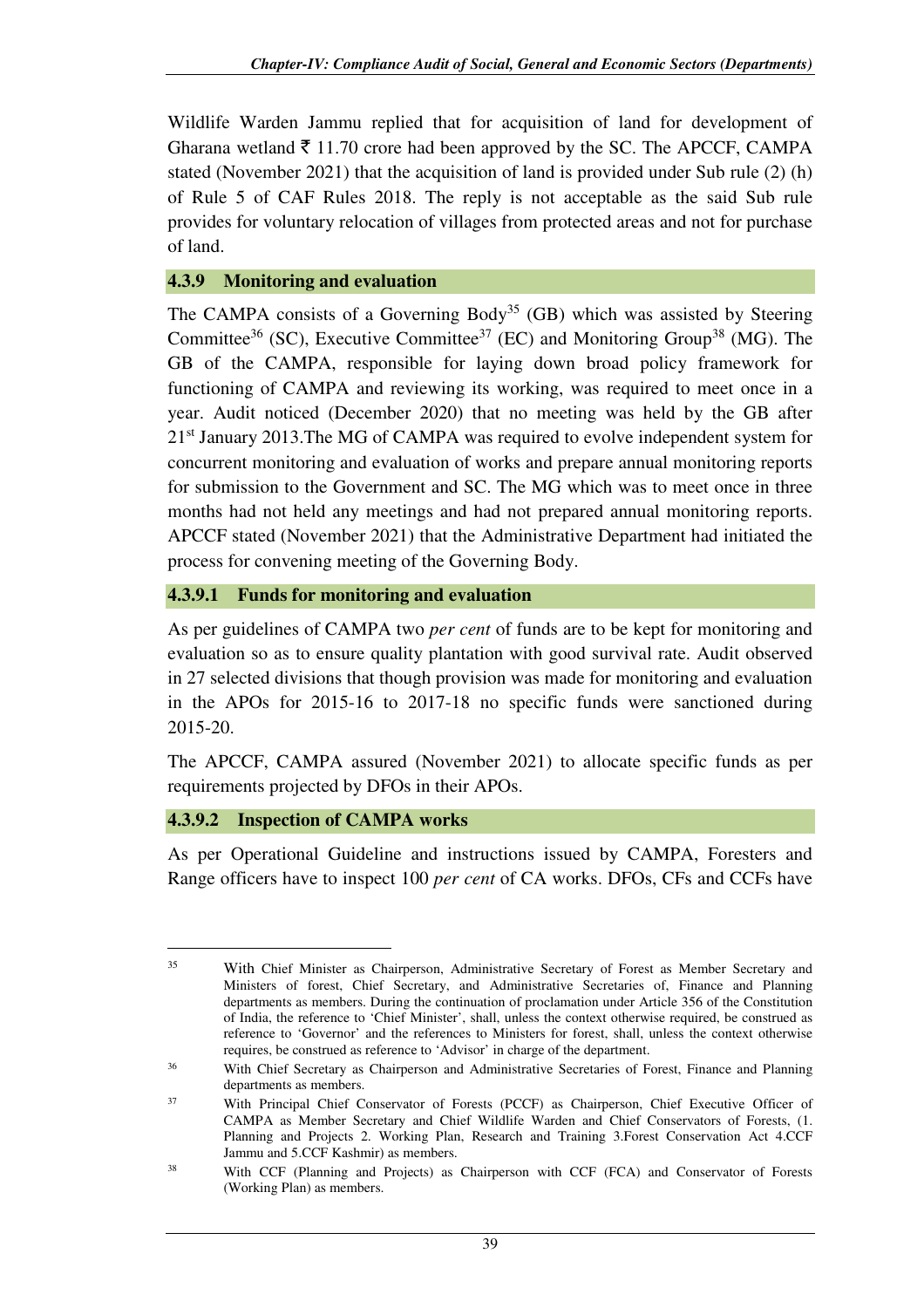to inspect minimum of 50, 20 and 10 *per cent* CA works. CAMPA wing has to inspect CA works at random.

Audit noticed in 18 selected divisions<sup>39</sup> that year wise record<sup>40</sup> of inspection of CA works carried out by officers/officials of the department had not been maintained and in plantation journals inspection notes of DFOs and ROs were not recorded.

The DFOs stated (September 2020 to April 2021) that the Foresters and guards remained present almost all the time during execution of works and Range officers and DFOs frequently visited and inspected the closures during fencing and plantation. They also assured for maintenance of records in future. The APCCF, CAMPA informed (November 2021) that independent monitoring of CAMPA works executed during 2018-21 by specifically constituted teams was currently in progress.

## **4.3.9.3 Monitoring of works by CAMPA Cell**

Operational guidelines of CAMPA envisage that CAMPA cell headed by Conservator of forest/ Project Coordinator shall be responsible for supervision of works and for overseeing that the works are being executed as per approved APOs and prescribed guidelines. Guidelines also stipulate that the CAMPA Cell shall be responsible for regular monitoring of the project. Audit noticed (August 2021) huge shortfall<sup>41</sup> in the execution of works against targets during 2015-20 for which the CAMPA Cell had not sought reasons from implementing agencies.

APCCF, CAMPA stated (August 2021) that implementation of approved APOs was monitored in the meetings of EC and SC and review meetings by the PCCF and appropriate direction were issued. The fact remained that CAMPA works were not monitored by CAMPA Cell as envisaged in Operational guidelines of CAMPA.

The APCCF, CAMPA noted (November 2021) the observation for appropriate action.

## **4.3.9.4 Action taken on third party monitoring reports**

In Jammu region, the Monitoring and Evaluation of works executed in East and West Forest Circles during 2010-12 was allotted (February 2014) to a third party NABCONS for  $\bar{\xi}$  41.50 lakh and payment of  $\bar{\xi}$ 41.50 lakh was also made. NABCONS reported that:

- Monitoring reports and inspections records carried out in respect of CAMPA works by field level functionaries of the department were not provided to the agency;
- No area which was completely devoid of vegetation was taken for CA;

<sup>39</sup> Jammu: 14, Kashmir: 4

<sup>40</sup> Inspection notes.

<sup>41</sup> Treatment of degraded forest: 31 divisions, 1,778 ha; Execution of dry rubble stone masosnry: 13 divisions, 7,866 cum; Raising of plantation in departmental nurseries: 22 divisions, 26.24 lakh; Execution of pasture development works: 19 divisions, 7.02 lakh; Planting of trees in the degraded forests: 44 divisions 20.80 lakh; Execution of fencing works around treated degraded forest land: 45 divisions, 5.10 lakh rft; Execution of sowing and dibbling works: 25 divisions, 7.17 lakh rft.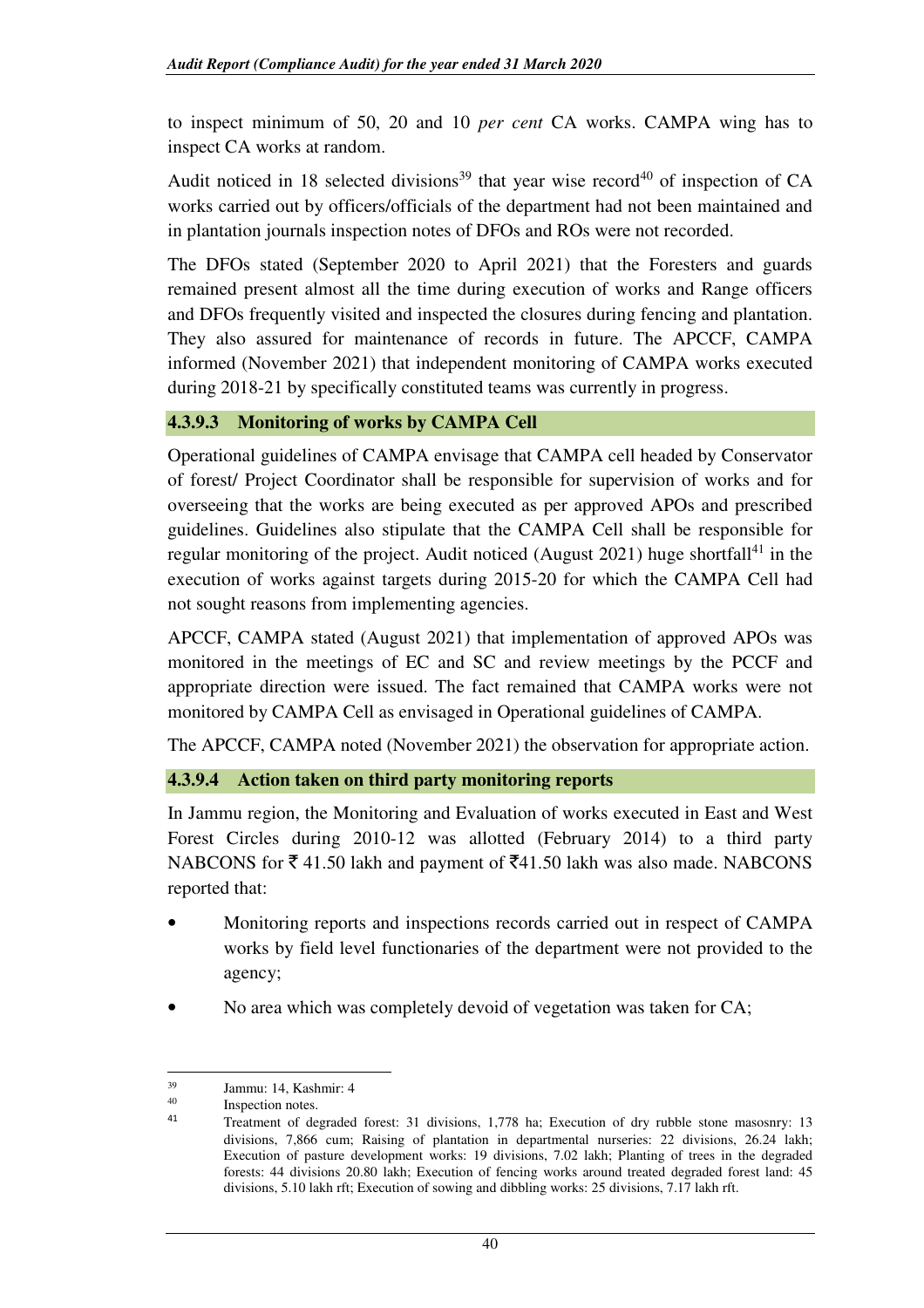- Incorrect choice of species of plants not suitable to the topography was one of the reasons for failure of plantation;
- Records were not maintained as per CAMPA guidelines and maintenance of records at divisional level was not satisfactory;

The monitoring and evaluation of works executed during 2010-11 and 2011-12 in South Circle, North Circle, and Social Forestry Division Anantnag was allotted (September 2013) to the University of Kashmir. The University was paid (June 2016)  $\bar{\tau}$  5.52 lakh. The University in its report (April 2015) pointed out

- huge difference of 2.18 lakh between number of trees counted on ground and that recorded in the books in 19 compartments of eight divisions. The report pointed out that there were 18,715 empty pits in eight divisions.
- no plantation journal was maintained in CAMPA closures and no standard procedure was adhered to for plant spacing and number of plants per unit area.
- topographic and soil conservation status had impacted the success and survival rate of plant stocks raised in southeast and southwest.

Audit also noticed<sup>42</sup> no action/ remedial measures had been taken by the department on the monitoring reports. As a result, purpose of conducting monitoring and evaluation was not served and expenditure incurred was not fruitful.

The CAO, PCCF stated (August 2021) that the matter had been taken up with CAMPA Cell.

The APCCF, CAMPA stated (November 2021) that appropriate action would be taken on the findings of the evalutation reports.

## **4.3.11 Conclusions**

Annual plans of operation were prepared without conducting survey. There was delay in formulation and approval of plans. CAMPA had not prepared its annual financial statements since its establishment and as of December 2020 financial statements of ten years was in arrear. Case wise details were not maintained to indicate whether afforestation was carried out in areas contiguous to or in proximity of reserve or protected Forest. Forest land was diverted for non-forest use without obtaining alternate land. Compensation amount for diversion of forest land for non forestry purposes was due from user agencies. Forest Divisions had incurred expenditure out of CAMPA funds on inadmissible components. Records of inspection of CAMPA works by officials of the department were not maintained. No action and remedial measures were taken by the department on monitoring reports.

l

<sup>42</sup> Inspection records not maintained (4.3.9.4), area completely devoid of vegetation was not taken for CA (4.3.5.2 (B)); non-maintenance of plantation journal (4.3.5.2(C)); huge difference between number of trees on ground and recorded on books (4.3.9.4).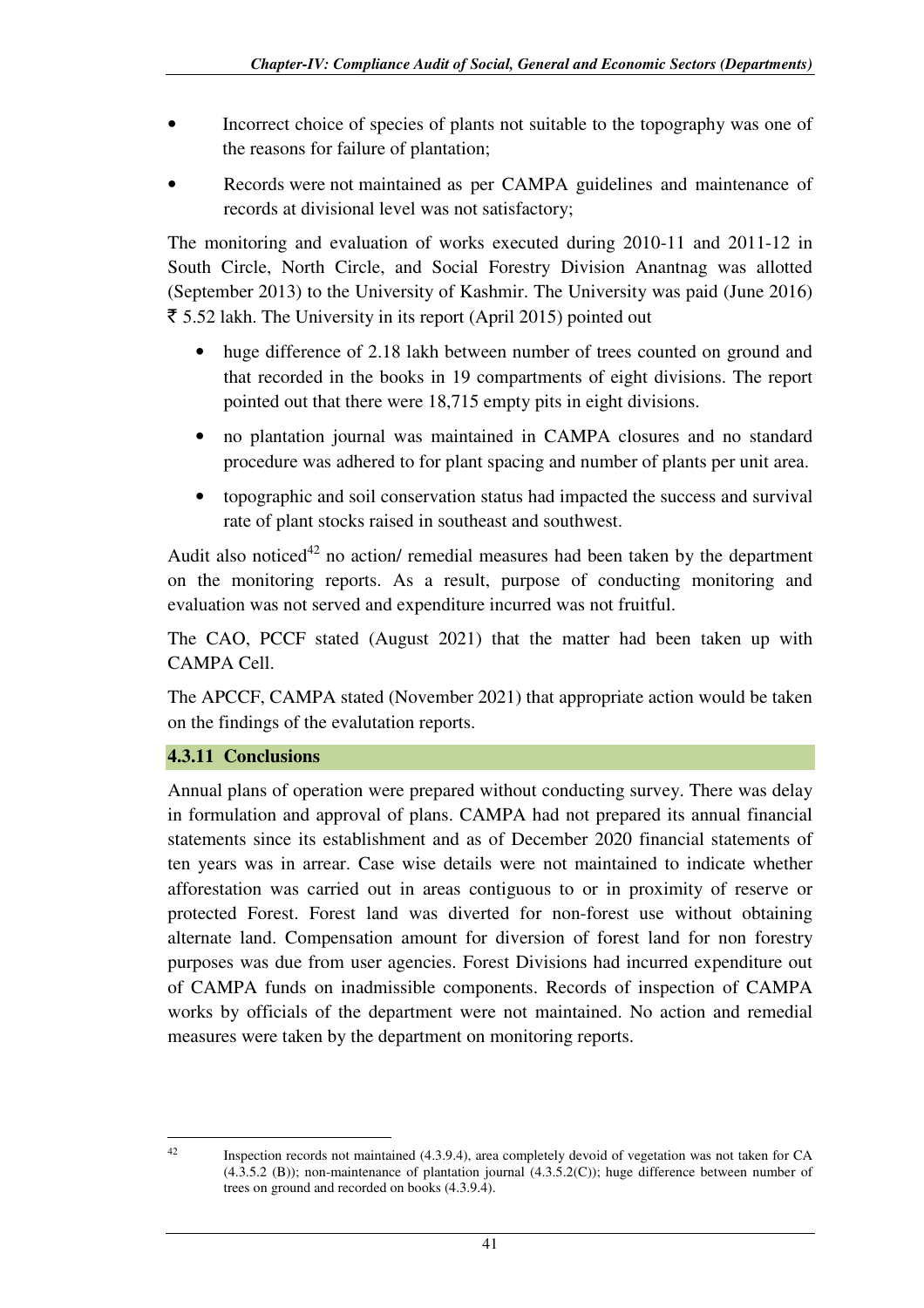#### **4.3.12 Recommendations**

- *Timely preparation of Annual plan of operations after conducting survey;*
- *Early finalisation of accounts and maintenance of accounts records as per rules;*
- *Maintenance of case wise details of compensatory afforestation;*
- *Charge penalty from user agencies for delay in payment of diversion charges; and*
- *Expenditure is incurred as per CAMPA guidelines.*

#### **Home Department**

#### **4.4 Unfruitful Expenditure due to non-functional Overhead Tank**

**Failure of SSP, Udhampur to ascertain functionality of existing pipeline for supply of water before taking up construction of Overhead Tank resulted in unfruitful expenditure of** ` **0.64 crore.** 

To overcome the shortage of water in District Police Lines (DPL) at Udhampur, the Senior Superintendent of Police (SSP), Udhampur, proposed (October 2011) construction of an over head tank (OHT). The Police headquarters granted approval (July 2015) to the work and Public Health Engineering (PHE) Division Udhampur was approached for construction of the OHT which estimated (July 2015) the cost of construction at  $\bar{\tau}$  0.66 crore. The funds were transferred in two instalments in October 2016 and March 2017.

Audit scrutiny of records (September 2020) of SSP, Udhampur showed that EE, PHE Division Udhampur, who prepared the DPR, had not kept the provision of pipelines for filling water into the tank and distribution of water to end-users in the construction proposal as they intended to use the existing pipelines. The PHE Division finding no source of supply of water for the OHT proposed (February 2016) two alternatives<sup>43</sup> for filling water into the tank and requested the SSP for framing of estimates to proceed with the work. However, no action was taken by the PHE Division for inspection of existing pipeline and no further efforts were made by the SSP to ascertain the functionality of the pipeline and its augmentation. The OHT work was completed (December 2017) at a cost of  $\bar{\tau}$  0.64 crore but as it was not interconnected to the existing water inflow source and distribution network, it could not serve its envisaged purpose.

The Police Department took up (June 2018) matter regarding functionality of the pipeline with the PHE authorities who replied (May 2019) that owing to existing water supply pipeline being punctured at places it was not possible to fill the tank and

<sup>43</sup> 1. By laying a well design gravity main from Jakhani upto OHT.

 <sup>2.</sup> By constructing a 20,000 gallons capacity sump tank and a pump room for lifting water from tank to OHT.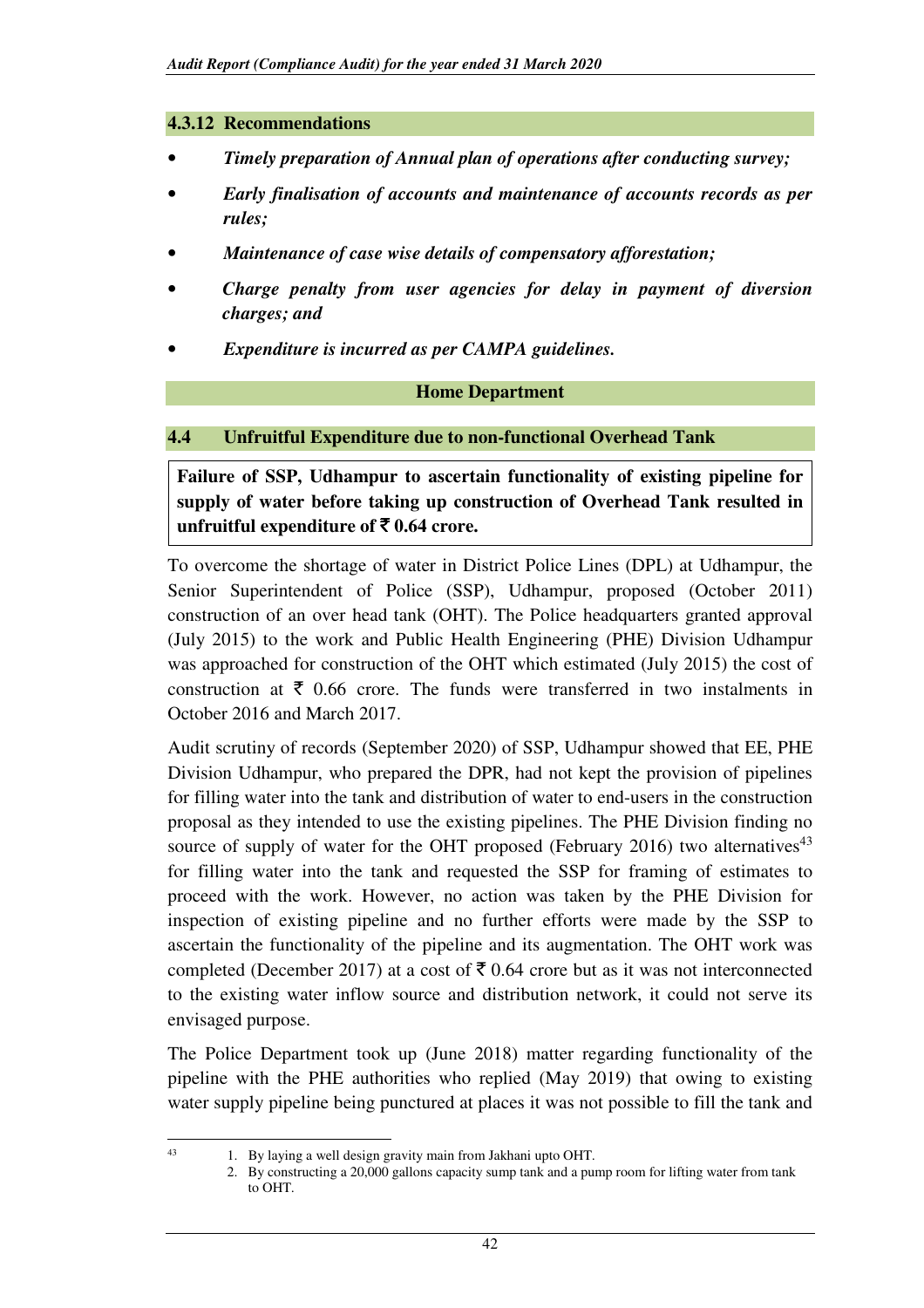proposed to lay an alternative line at an estimated cost of  $\bar{\tau}$  20.95 lakh. As of September 2020, the OHT was non-functional.

The Accounts Officer of District Police Office, Udhampur accepted (September 2020) that only the proposal for construction of OHT was submitted (July 2015) for approval and further stated that the matter of filling up the tank with the existing pipeline was taken up many times from June 2018 to July 2019 with the PHE authorities and reply thereof was awaited (September 2020).

The reply is not acceptable as PHE Division had intimated (May 2019) the damage to existing pipeline resulting in OHT not getting filled and construction of OHT was proposed/ completed without ascertaining the source of supply of water as well as the interconnection with the existing distribution pipelines.

Thus, improper preparation of DPR of construction of OHT and further non augmentation of water source and distribution pipelines had resulted in expenditure of  $\bar{\tau}$  0.64 crore being rendered unfruitful besides denial of benefit to beneficiaries.

The matter was referred (May 2021) to the Government/ Department: their reply was awaited (October 2021).

#### **Labour and Employment Department**

**4.5 Registration of Construction and Other Building Workers and payment of assistance by Building & Construction Workers Welfare Board, Jammu and Kashmir** 

**The unspent balances on account of labour cess had increased from**   $\bar{\xi}$  296.19 crore to  $\bar{\xi}$  622.05 crore during the five-year period ended March **2020. Out of 1,09,915 beneficiaries registered in the sampled districts up to the date of launch (June 2017) of the digitisation process, the registration records of only 27,853 workers (25** *per cent***) were uploaded as of September 2020. The registrations were made without submitting the valid age proof, employment certificates. The Board failed to renew the insurance policy taken from LIC, to provide assistance to nominees/ dependents of workers on their disability/ death. Out of 89,800 workers recommended for micro credit facility, only 148 workers were issued credit cards and no worker had availed the credit facility**  as of March 2020 resulting in non-utilisation of  $\bar{\tau}$  30 crore deposited with the **Bank as security. The Board failed to implement pension scheme for workers who had attained the age of 60.** 

## **4.5.1 Introduction**

Ministry of Labour and Employment, Govt. of India enacted the legislation - Building and Other Construction Workers (Regulation of Employment and Condition of Services) Act, 1996. In order to address the issues concerning safety, health & welfare of workers employed in construction sector, Labour Department; the Govt. of the erstwhile state of Jammu and Kashmir notified (September 2006) Jammu and Kashmir Building and Other Construction Workers Welfare Board under Section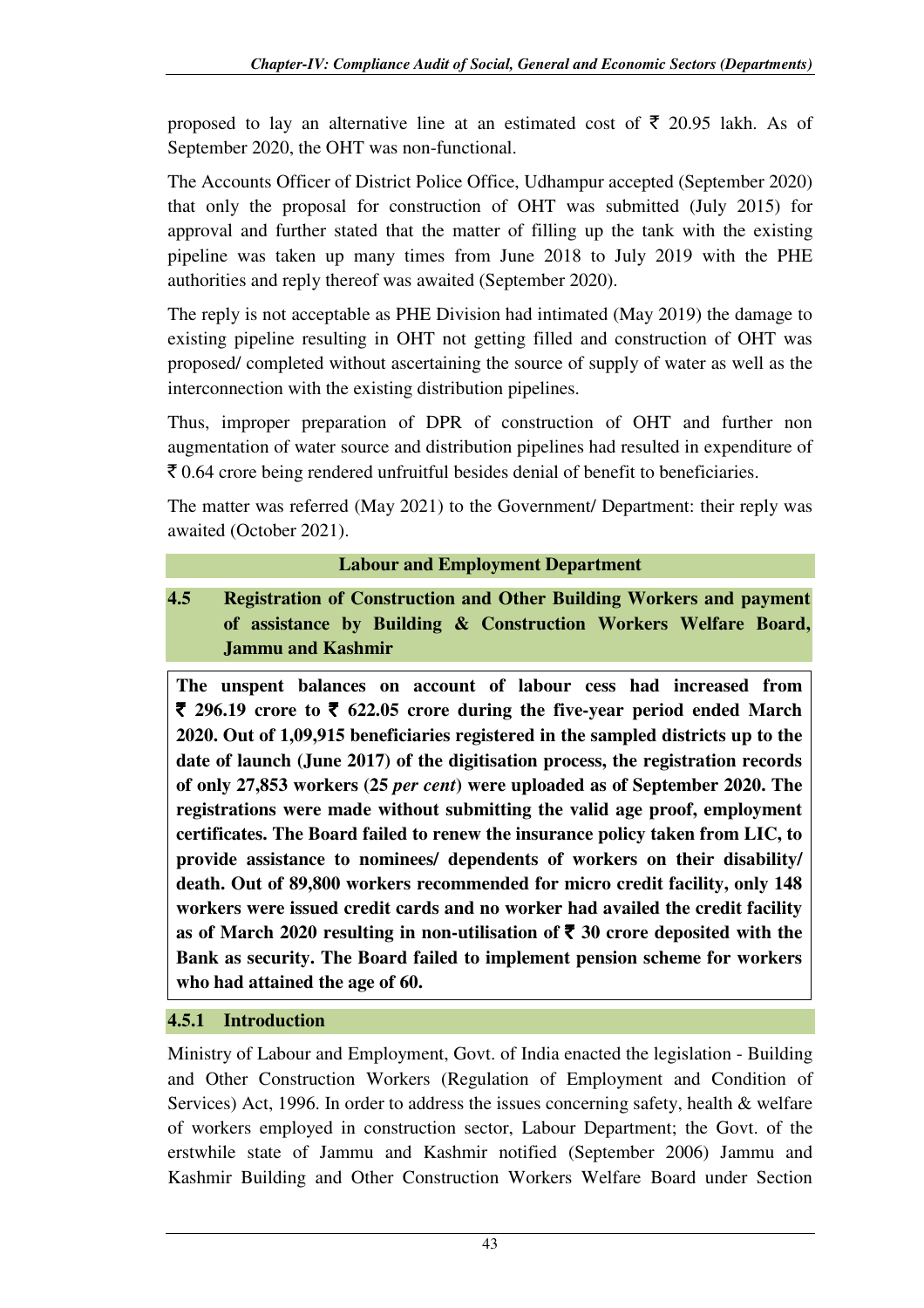18(1) of the Act. To run the Boards and undertake welfare schemes, the GoI also introduced a bill for levy of Cess on all the works executed. Under the provisions of the Act, all workers (including those working with contractors) between 18 and 60 years of age and having worked for at least 90 days in the preceding twelve months, engaged in construction of roads, buildings, etc are eligible for registration and for obtaining assistance from the welfare schemes.

The Government notified (January 2006) collection of the Cess at the rate of one *per cent* from all Government Departments, Public Undertakings and other Government Bodies carrying out any building or other construction works from the year 2008 onwards on the tendered value of works undertaken but started paying assistance to the member workers only from financial year 2011-12. The Government also notified (June 2010) all Assistant Labour Commissioners in districts as Cess collectors to perform the function provided under Section 3 of the Act 1996 and Rule 4 of the Cess Rules 1998.

To assess the effectiveness of the welfare schemes run by the Board for construction and other building workers, an Audit was undertaken during the period July 2020 to October 2020. The audit exercise assessed the effectiveness of welfare activities undertaken in the six districts (Udhampur, Reasi, Kishtwar, Kulgam, Baramulla and Kupwara) out of 20 districts.

#### **4.5.2 Fund management and Budget**

The cess collected, the membership registration and renewal fee and interest earned on unspent funds kept in banks are the main resources for running the welfare schemes. The Board had not prepared its financial statements since the year 2013-14. The position of income and expenditure of the Board during the period 2015-20 was as under:

|         |                |                 |                 |                     |                   |                       |              | $(\bar{\bar{\mathbf{x}}}$ in crore) |
|---------|----------------|-----------------|-----------------|---------------------|-------------------|-----------------------|--------------|-------------------------------------|
| Year    | <b>Opening</b> | <b>Total</b>    | <b>Interest</b> | <b>Total</b>        |                   | <b>Expenditure</b>    |              | <b>Closing</b>                      |
|         | <b>Balance</b> | <b>Receipts</b> | <b>Earned</b>   | <b>Availability</b> | <b>Assistance</b> | <b>Administrative</b> | <b>Total</b> | <b>Balance</b>                      |
| 2015-16 | 221.32         | 86.65           | 42.92           | 350.89              | 52.09             | 2.61                  | 54.7         | 296.19                              |
| 2016-17 | 296.19         | 97.68           | 19.66           | 413.53              | 38.04             | 1.91                  | 39.95        | 373.58                              |
| 2017-18 | 373.58         | 131.23          | 14.77           | 519.58              | 67.36             | 2.07                  | 69.43        | 450.15                              |
| 2018-19 | 450.15         | 150.33          | 59.65           | 660.13              | 70.64             | 1.99                  | 72.63        | 587.50                              |
| 2019-20 | 587.50         | 114.19          | $4.92*$         | 706.61              | $82.17**$         | 2.39                  | 84.56        | 622.05                              |
| Total   |                | 580.08          | 141.92          |                     | 310.3             | 10.97                 | 321.27       |                                     |

#### **Table-4.5.1: Fund position of Board**

*(Source: Provisional accounts prepared by the Board)* 

*\*The amount of interest accrued/ earned on fixed deposits has not been accounted for as the same are under compilation.* 

#### *\*\* Includes* `*13.11 crore of Covid-19 Assistance*

The unspent funds of cess collected and membership fees had increased from  $\bar{\xi}$  296.19 crore at the end of March 2016 to  $\bar{\xi}$  622.05 crore at the end of March 2020.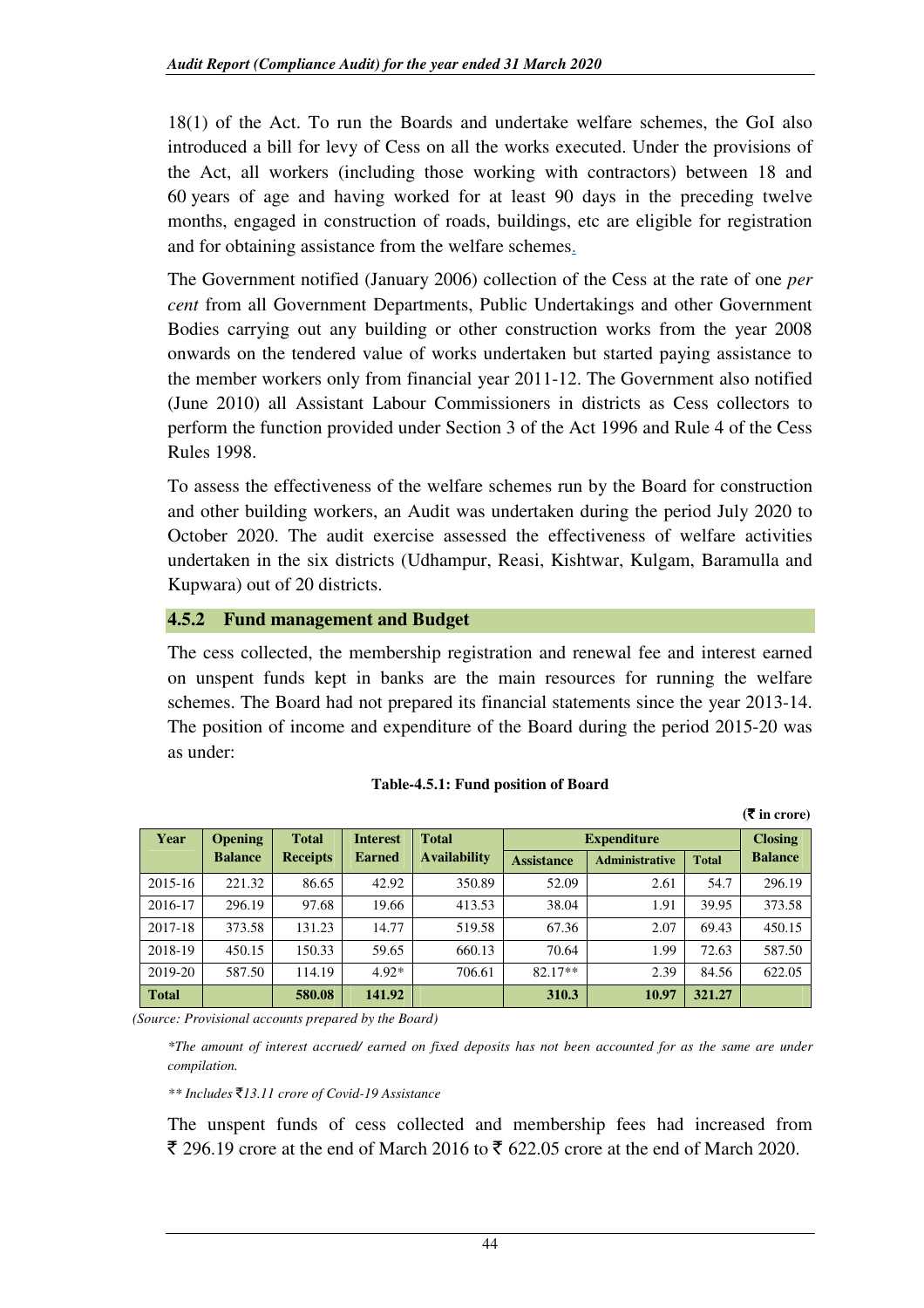The position of collection of cess and membership fees and expenditure on welfare schemes during the period 2015-20 in the six selected Districts was as under:

| $($ ₹ in crore) |                |                 |                 |                     |                   |                            |                              |                  |                |  |  |
|-----------------|----------------|-----------------|-----------------|---------------------|-------------------|----------------------------|------------------------------|------------------|----------------|--|--|
| Year            | <b>Opening</b> | Amount          | <b>Interest</b> | <b>Total</b>        |                   | <b>Expenditure</b>         |                              | <b>Surrender</b> | <b>Closing</b> |  |  |
|                 | <b>balance</b> | <b>Received</b> | accrued         | <b>Availability</b> | <b>Assistance</b> | <b>Adminis</b><br>-trative | <b>Total</b><br>(Percentage) |                  | balance        |  |  |
| 2015-16         | 2.75           | 23.96           | 0.12            | 26.83               | 18.95             | 0.11                       | 19.05(71)                    | 3.81             | 3.97           |  |  |
| 2016-17         | 3.97           | 15.43           | 0.12            | 19.52               | 16.75             | 0.12                       | 16.87(86)                    | 2.00             | 0.65           |  |  |
| 2017-18         | 0.72           | 29.74           | 0.30            | 30.75               | 22.48             | 0.13                       | 22.61(74)                    | 3.31             | 4.83           |  |  |
| 2018-19         | 4.41           | 29.45           | 0.23            | 34.09               | 22.48             | 0.08                       | 22.56(66)                    | 8.98             | 2.55           |  |  |
| 2019-20         | 2.37           | 35.82           | 0.12            | 38.32               | 27.36             | 0.08                       | 27.44 (72)                   | 9.17             | 1.71           |  |  |

**Table-4.5.2: Position of fund in sampled districts** 

*(Source: Worked out by Audit from records of Sampled District offices (ALCs))* 

Audit observed that the District ALCs, who were the cess collecting authorities, were allowed to retain the funds in their bank accounts for undertaking activities and transfer the unspent funds at the end of each financial year to the Board. However, it was observed that despite the standing orders the ALCs did not transfer funds and continued to retain them.

After being pointed out by Audit, the Board intimated (July 2021) that now the unspent balances were being deposited in the Board accounts at the end of the financial year.

It was also observed that ALCs were retaining these unspent balances in the savings bank accounts of the J&K Bank and hence earned interest. The Bank, however, changed the nature of account from savings account to current account of three<sup>44</sup> ALCs from April 2018. The ALCs had not taken up the issue with the Bank which resulted in the loss of interest of  $\bar{\tau}$  11.54 lakh during the two years 2018-20.

## **4.5.2.2 Financial resources of BOCWWB**

## **(A) Collection of Cess by ALCs at the District level**

Collection of Cess is the duty of the ALC at the District level. The Cess received by each ALC from the principal employers is to be got deposited with the Building  $\&$ other Construction Workers Welfare Board (BOCWWB), J&K as soon as it is received.

Audit observed (October 2020) that no control system existed in the Board to ensure that the Cess due on the payments made to contractors on account of construction works had been recovered/ received by it. Also no records/ registers depicting the details of receipts, agency from whom the Cess had been received and deposit of these receipts with the Board had been maintained by the ALCs. In the absence of any effective mechanism to capture the total amount of cess due, shortfall in cess

<sup>44</sup> Kulgam, Reasi and Udhampur.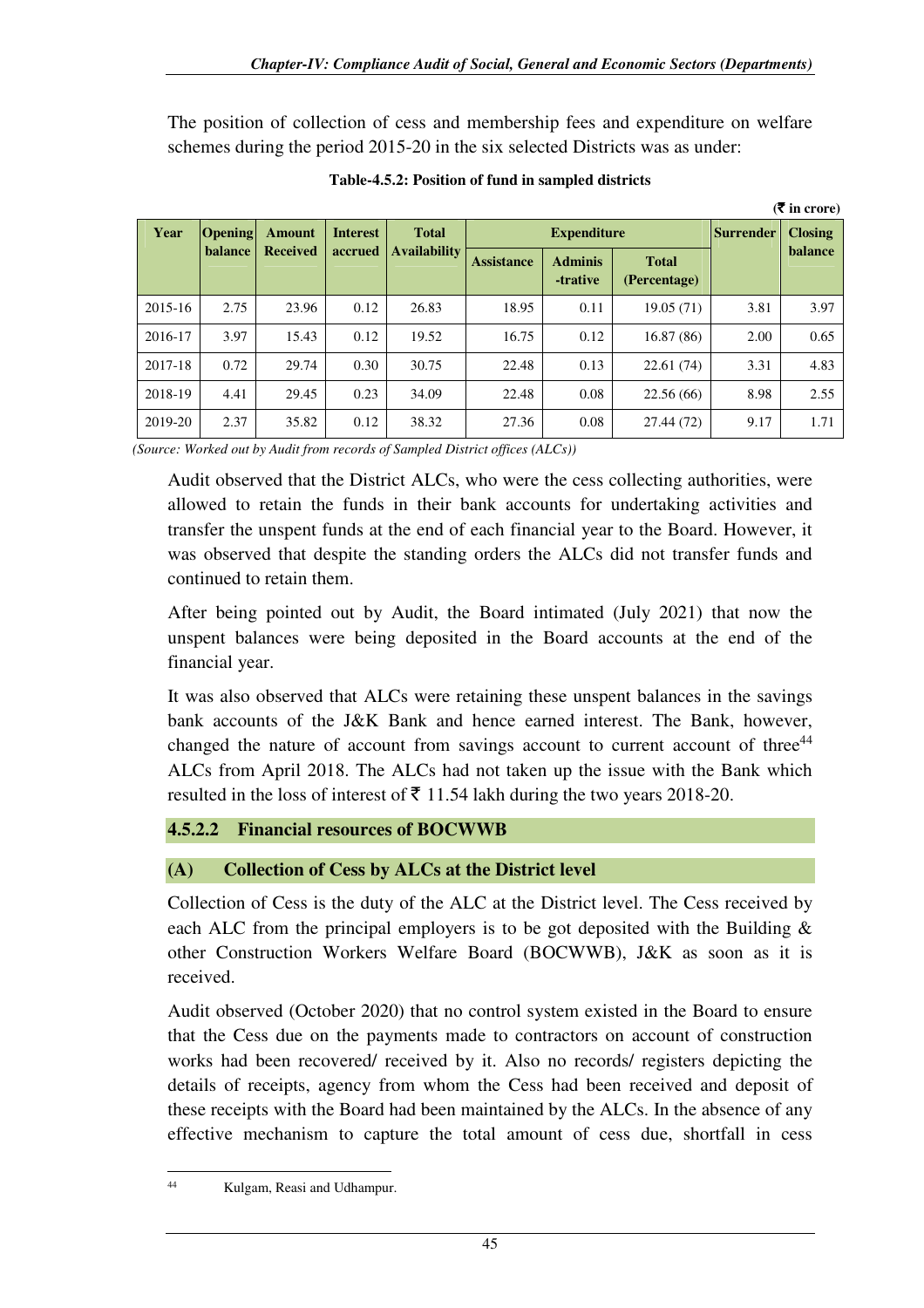collection by Board cannot be ruled out. Audit observed that the contractors and departments were depositing the cess due from them straight into bank accounts of the Board.

The Accounts Officer of the Board accepted (November 2020) the need for improvement of system to identify the source of cess which could not be done due to shortage of staff. The Board iterated (July 2021) that the responsibility for collection and deposit of cess thereof lies with the district level ALCs who have to approach Departments/ works establishments and municipalities and the Board was not in a position to work out details of establishments/ departments which credit the cess amounts in the bank accounts of the Board.

## **(B) Collection of Fee by ALCs at the District level**

The ALCs in the six sampled districts had not maintained the details of receipts, deposit of registration fee, monthly contribution and renewal fee of registered workers. The ALCs had not maintained cash books for collection of membership fees from registered construction workers.

Audit calculated the amount of fees that was to be collected from workers vis-a-vis the actual collection.

| <b>Year</b>  | <b>Registration at</b><br>the beginning of<br>the Year | <b>Registration</b><br>during the<br>Year | <b>Amount due</b><br>for collection | <b>Amount</b><br>actually<br>collected | Amount not recovered/<br>collected from<br><b>Construction Workers</b> |
|--------------|--------------------------------------------------------|-------------------------------------------|-------------------------------------|----------------------------------------|------------------------------------------------------------------------|
| 2015-16      | 2,75,947                                               | 16,620                                    | 354.4                               | 103.44                                 | 250.96                                                                 |
| 2016-17      | 2,92,567                                               | 29,668                                    | 392.62                              | 158.35                                 | 234.27                                                                 |
| 2017-18      | 3,22,235                                               | 18,632                                    | 412.77                              | 125.96                                 | 286.81                                                                 |
| 2018-19      | 3,40,867                                               | 39,840                                    | 464.82                              | 104.74                                 | 360.08                                                                 |
| 2019-20      | 3,80,707                                               | 29,046                                    | 497.51                              | 151.75                                 | 345.76                                                                 |
| <b>Total</b> |                                                        | 1,33,806                                  | 2,122.12                            | 644.24                                 | 1,477.88                                                               |

**Table 4.5.4: Details of collection of registration and Renewal fee from Workers** 

 $(\mathbf{F} : \mathbf{n} \text{ be the})$ 

*(Source: Information furnished by Board)* 

The Board, against collectable amount of  $\bar{\tau}$  21.22 crore from the registered workers, could collect only  $\bar{\xi}$  6.44 crore. There was short realisation of  $\bar{\xi}$  14.78 crore.

In the six sampled districts, against the due amount of  $\bar{\tau}$  6.81 crore in the form of registration/ renewal fee, only  $\bar{\tau}$  2.30 crore was collected, resulting in short realisation of  $\bar{\xi}$  4.50 crore. It implies lack of publicity about the benefits of registration and its regular renewal amongst workers. Non- maintenance of the cash book reflecting there in actual details of receipts, deposition of registration/monthly contribution and renewal fee of registered workers is against the rules of financial propriety.

The ALCs stated (July 2020 to October 2020) that the workers were not coming forward for renewal of the registration. The ALCs did not reply on the issue of non maintenance of cash books.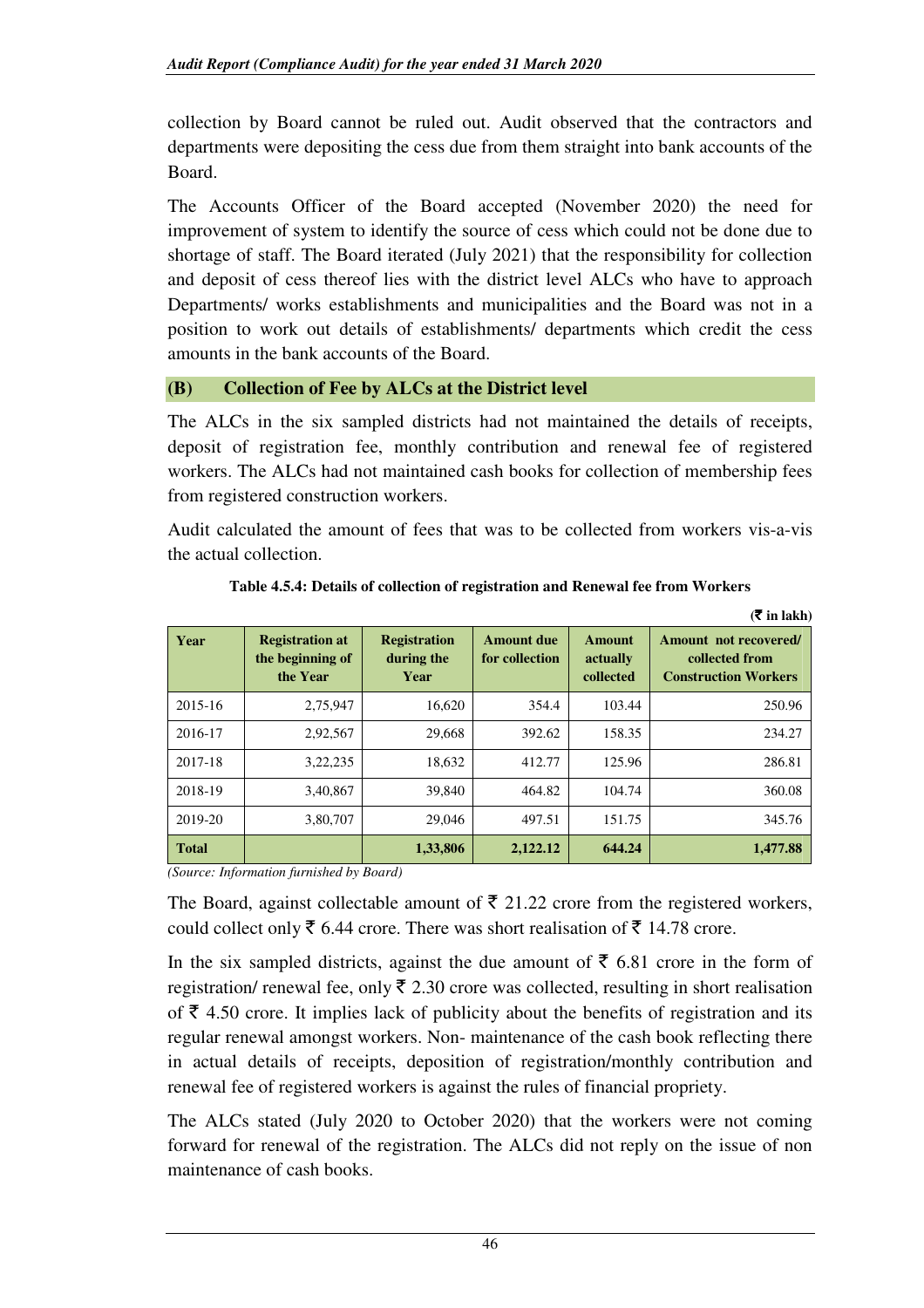#### **4.5.3 Registration of workers**

Registration of workers/ employees is mandatory for seeking benefit under the Scheme. Every building worker who has completed eighteen years of age, but has not completed sixty years of age, and who has been engaged in any building or other construction work for not less than ninety days during the preceding twelve months shall be eligible for registration and obtain benefits from the welfare schemes.

The position of the workers registered during 2015-20 is as under:

| Number of<br>workers                   |         | <b>Number of fresh Registrations</b> |         | <b>Registrati</b><br>ons | <b>Total</b><br>registered |              |                                            |                                           |  |
|----------------------------------------|---------|--------------------------------------|---------|--------------------------|----------------------------|--------------|--------------------------------------------|-------------------------------------------|--|
| registered ending<br><b>March 2015</b> | 2015-16 | 2016-17                              | 2017-18 | $ 2018-19 2019-20$       |                            | <b>Total</b> | cancelled<br>ended<br><b>March</b><br>2020 | workers<br>ending<br><b>March</b><br>2020 |  |
| 2,75,947                               | 16.620  | 29,668                               | 18,632  | 39,840                   | 29,046                     | 1,33,806     | 993                                        | 4,08,760                                  |  |

*(Source: Information furnished by Board)* 

Audit observed that the Board had not conducted any survey to ascertain the actual number of construction workers nor conducted any advertisement campaigns publicising benefits available under its welfare schemes to expand its reach amongst the workers.

Out of the 4.09 lakh registered workers with the Board, there were only 273 migrant workers registered in three<sup>45</sup> Districts. In the six sampled Districts, there was no registered migrant worker as of December 2020. Incidentally, a study<sup>46</sup> conducted in the year 2012 had placed the figure of migrant labour in Kashmir Valley alone at more than four lakh

Audit noticed that the Labour Department had carried out (May 2020) a survey to estimate the number of migrant labourers for possible evacuation in view of the Covid-19 pandemic. While confining the survey activity to only high migrant concentration population areas, the Department identified as many as 77,397 migrant workers. This high number itself is indicative of the fact that the registration process adopted by the Board was deficient and had the department made intensive efforts and adequately advertised the benefits of registration with the Board amongst workers, their registration would have been higher.

The following issues were noticed in audit with regard to registration of workers.

#### **4.5.3.1 Online registration/ Computerisation of the records**

The Board moved (December 2012) a proposal to the Government for computerisation of the records including switching-over to online registration of the

<sup>45</sup> Kathua, Anantnag and Bandipora.

<sup>46</sup> Indian J. Innovations Dev., Vol. 1, No. 9 -September 2012, Department of Sociology, Government MAM PG College Jammu-Problem of Migrant Work force and protection of Human rights in Jammu & Kashmir State.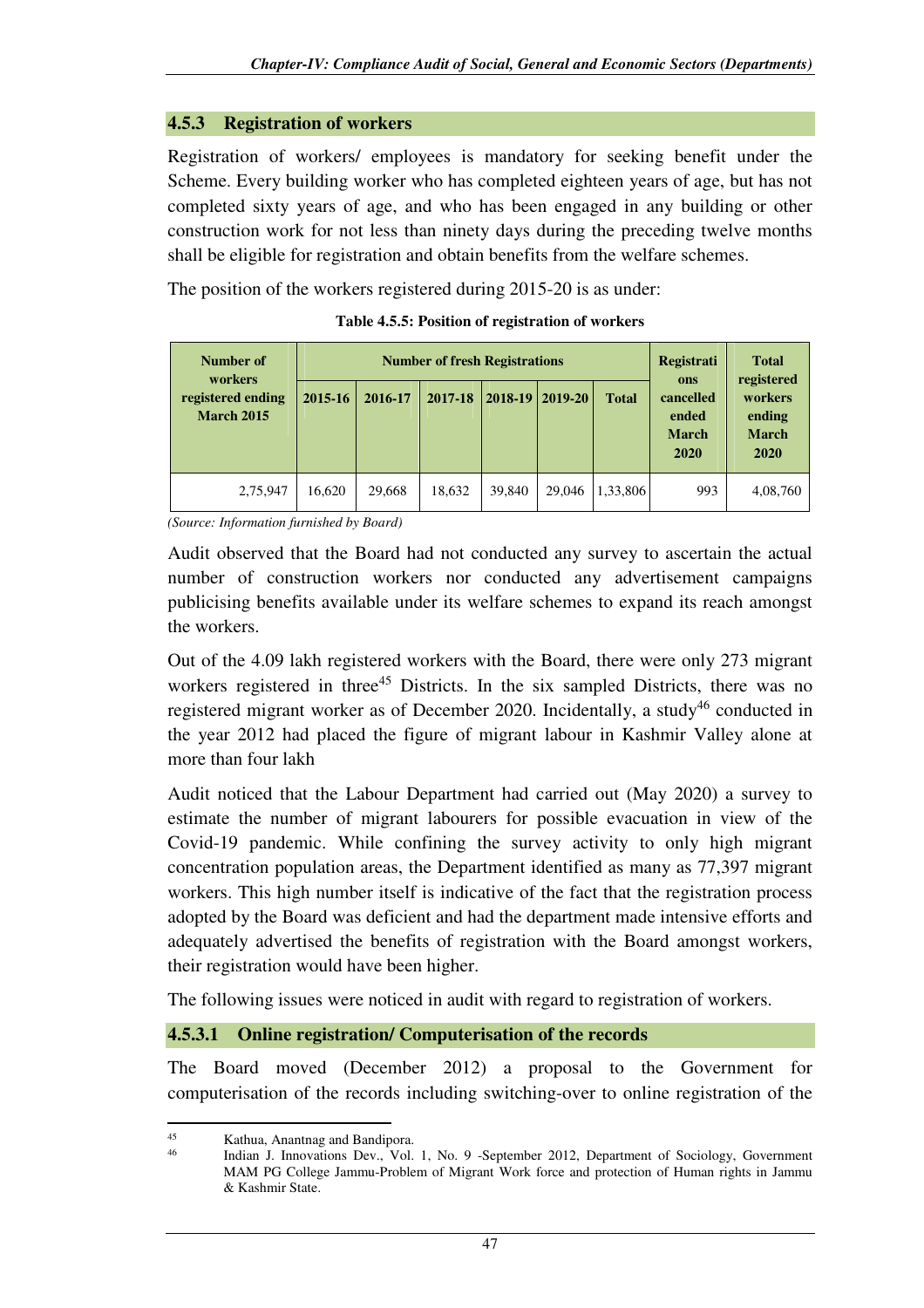workers and recording of benefits extended under the welfare schemes to bring transparency in its business. The automation proposal from Information Technology department (IT) of the Government did not fructify and the Board took up (January 2017) the matter with the Jammu and Kashmir Bank. The implementation of the project was started (June 2017) and the Board switched-over from manual system to online registration system from April 2018.

Audit scrutiny of the digitisation of the offline registration records (as of September 2020) of the six sampled Districts showed the following position:

| <b>District</b>  | <b>Total number of off line</b><br>registrations | Data uploaded on online<br>system | Data not uploaded<br>(percentage) |
|------------------|--------------------------------------------------|-----------------------------------|-----------------------------------|
| Udhampur         | 11,966                                           | 5,103                             | 6,863(57)                         |
| Reasi            | 7262                                             | 4.988                             | 2,244(31)                         |
| Kishtwar         | 17,052                                           | 1.578                             | 15,474(91)                        |
| Kulgam           | 10.997                                           | 1.189                             | 9,808 (89)                        |
| Kupwara          | 25,843                                           | 4.070                             | 21,773 (84)                       |
| <b>Baramulla</b> | 36,795                                           | 10.925                            | 25,870 (70)                       |
| <b>Total</b>     | 1,09,915                                         | 27,853                            | 82,032(75)                        |

**Table 4.5.6: Details of digitisation of registration records in sampled districts** 

*(Source: Worked out by Audit from Sampled Districts (ALCs))* 

Out of 1,09,915 beneficiaries registered in the sampled districts in manual mode up to the date of launch (June 2017) of the digitisation process, the registration records of only 27,853 workers (25 *per cent*) had been uploaded as of September 2020.

Further, for digitisation of the data every worker when applying for registration online has to fill important details regarding name of the employer, name of the work and period of work/ no. of days he has worked as construction worker in the last 12 months etc. Audit noticed that none of these important fields were made mandatory in the online registration system so that non-filling of mandatory fields would automatically result in non-acceptance of registration forms.

Audit observed, in six sampled districts, that workers had been registered against:

- Two registration numbers (286)
- without disclosing their address (8,404) and
- without disclosing the 16 digit bank account number  $(5,139)$
- The capturing of Aadhar number, which is a unique number for an individual, was not made mandatory to be captured in the system.
- The online portal had no provision for identifying registered workers on attaining the age of sixty years. Resultantly, 2,989 workers even though having attained the age of sixty years, in six sampled districts, continued to figure on the online portal.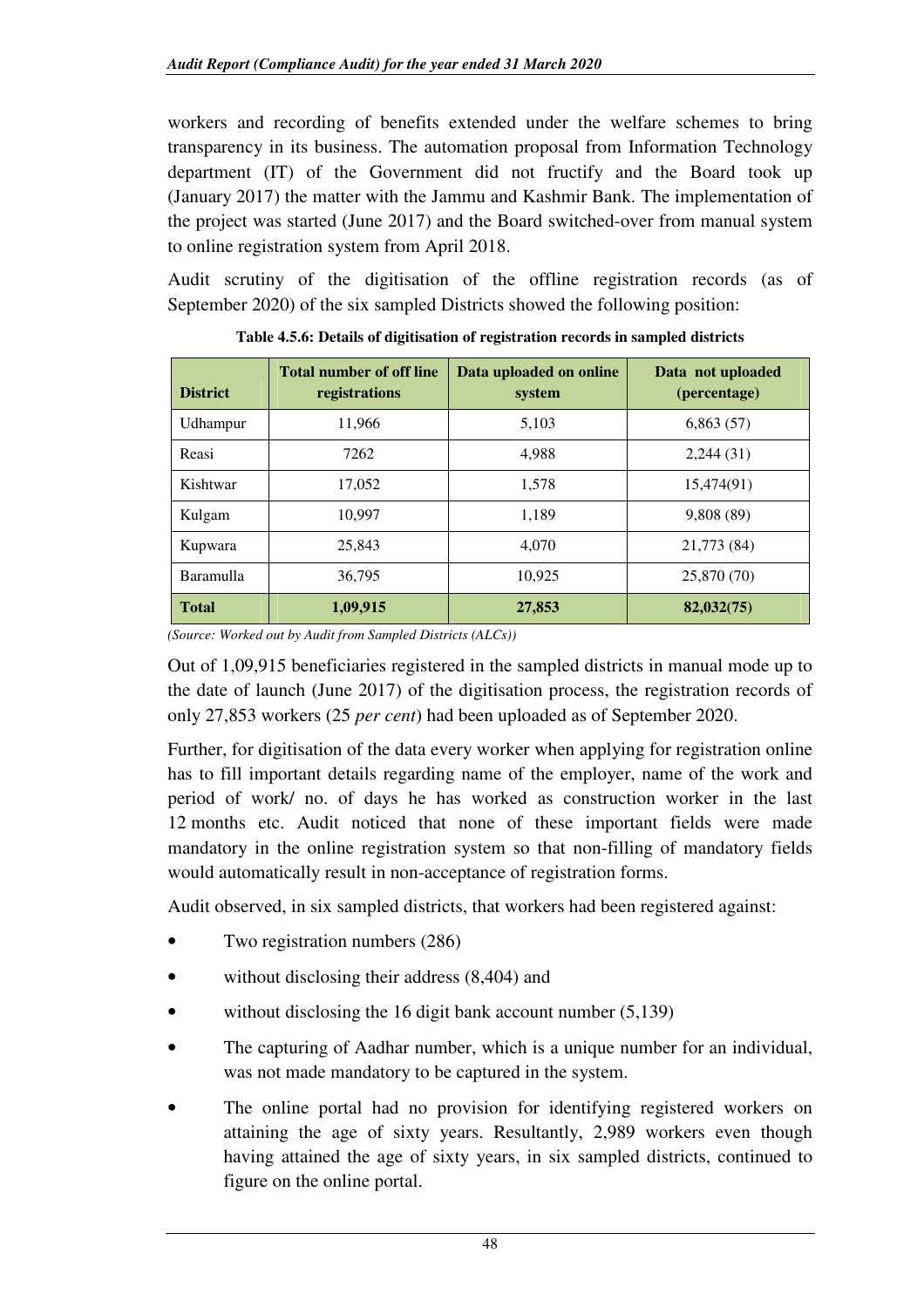The above shows that no data validation checks were built in the on line portal and data base.

The Board accepted and stated (July 2021) that the shortcomings in the portal have been taken up with the vendor for rectification.

#### **4.5.3.2 Registration of workers without valid age proof.**

A construction worker, to become a member, has to provide at least one of the following documents in support of age (i) school record (ii) birth certificate from competent authority (iii) Certificate from Register of deaths and births maintained by the village chowkidar and (iv) in the absence of above certificates, a certificate from the Medical officer not below the rank of an Assistant Surgeon of a Government Hospital would suffice.

Audit scrutiny of 751 sampled cases, in six selected districts showed that in 123 (16 *per cent*) cases, the registrations were made without submitting the prescribed proofs of age. The ALCs stated that the workers were registered on the basis of the details on their Aadhar cards. However, the reply is not tenable as the Board is yet to include Aadhar in the list of document acceptable for registration.

# **4.5.3.3 Registration of workers without Employer Certificate**

A construction worker applying for membership has to furnish an employment certificate issued by an employer/ contractor registered with the Board. In case of non-availability of the certificate, an employment certificate issued by the registered construction workers union is acceptable.

Audit scrutiny of 751 sampled cases in six selected Districts showed that in 345 (46 *per cent*) cases employment certificates had been issued by the contractors/ unions/ persons who were not registered under the Act. This renders the payment of  $\bar{\xi}$  17.96 lakh paid to such workers (235 out of 345 cases) in six test checked Districts irregular.

The Board stated (July 2021) that the matter would be taken up with the ALCs and instructions would be issued for strict compliance as per the Act and Rules.

## **4.5.4 Payment of Assistance**

The Board is running various welfare schemes and provides assistance to its registered members for education of their wards, marriage of dependents, medical benefits including ex gratia payments in the event of disability, ex-gratia payments in the event of death, funeral expenses, maternity and other health problems and pension on attaining age of sixty years.

The payment of assistance under various categories to the beneficiaries during the years 2015-20 is detailed in the table below: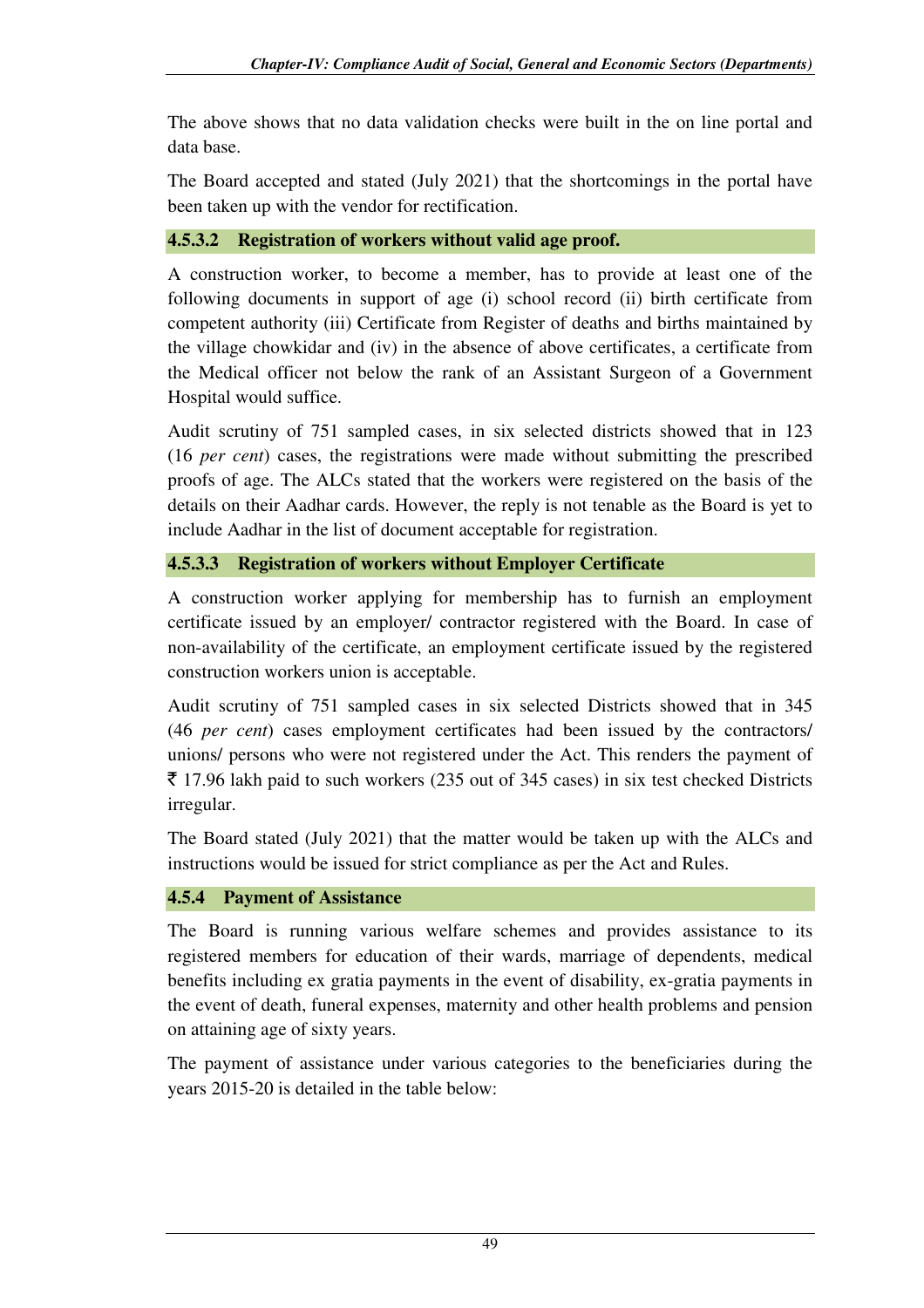| Year         |                 | <b>Assistance paid/No of beneficiaries</b> |                      |               |                  |               |                         |               |                   |               |               |               |
|--------------|-----------------|--------------------------------------------|----------------------|---------------|------------------|---------------|-------------------------|---------------|-------------------|---------------|---------------|---------------|
|              | <b>Marriage</b> |                                            | <b>Death/Funeral</b> |               | <b>Education</b> |               | <b>Chronic diseases</b> |               | <b>Disability</b> |               | <b>Total</b>  |               |
|              | <b>Number</b>   | <b>Amount</b>                              | <b>Number</b>        | <b>Amount</b> | <b>Number</b>    | <b>Amount</b> | <b>Number</b>           | <b>Amount</b> | <b>Number</b>     | <b>Amount</b> | <b>Number</b> | <b>Amount</b> |
| 2015-16      | 4,991           | 1,306.75                                   | 10                   | 17.35         | 65,071           | 3,873.63      | 25                      | 7.48          | 18                | 3.47          | 70,115        | 5,208.68      |
| 2016-17      | 7,432           | 892.75                                     | 406                  | 793.1         | 30,973           | 1,958.18      | 248                     | 140.34        | 97                | 19.22         | 39,156        | 3,803.59      |
| 2017-18      | 2,681           | 721.55                                     | 296                  | 596.9         | 98,963           | 5,293.78      | 203                     | 100.12        | 162               | 23.19         | 1,02,305      | 6,735.54      |
| 2018-19      |                 | 0.25                                       | 310                  | 654.89        | 93,622           | 6,257.26      | 251                     | 118.45        | 241               | 32.68         | 94,425        | 7,063.53      |
| 2019-20      | $\mathbf{0}$    | $\theta$                                   | 61                   | 119.35        | 93,569           | 6,710.58      | 167                     | 51.21         | 165               | 24.57         | 93,962        | 6,905.71      |
| <b>Total</b> | 15,105          | 2,921.3                                    | 1,083                | 2,181.59      | 3,82,198         | 24,093.43     | 894                     | 417.6         | 683               | 103.13        | 3,99,963      | 29,717.05     |

#### **Table 4.5.7 Details of payment of assistance**

 $(3)$  in lakh)

*(Source: Information furnished by the Board)* 

The Board extended assistance of  $\bar{\xi}$  297.17 crore to construction workers or the next of kin during the period 2015-20. The payments released during the period from 2015-16 to 2019-20 constituted only 32 *per cent* of the total available fund of  $\bar{z}$  943.32 crore.

#### **4.5.4.1 Accidental, Life and Disability Insurance**

Providing of assistance to nominees or dependents of registered building and other construction workers in case of his/ her natural or accidental death and assistance in case of injury causing their partial or permanent disablement was one of the aspects to be dealt with by the Board as per the provisions of the Act.

No action in this regard had been taken by the Board till March 2017 to get the construction workers insured. The Board decided (April 2017) to insure all the workers coming under the ambit of the programme under Pradhan Mantri Jeevan Jyoti Bima yojana and Pradhan Mantri Suraksha Bima Yojana and the LIC offered (September 2017) to insure all the workers for only  $\bar{\xi}$  342 per worker per annum where the coverage would be from 01 June to 31 May each year. The Board was to pay only  $\bar{\xi}$  100 per worker per annum for the insurance and the balance had to be contributed by the GoI. The board decided to insure only 1.50 lakh workers out of total registered 3,22,235 workers. The Board paid  $\bar{\tau}$  51.75 lakh as premium to LIC on account of insurance coverage of 1.50 lakh workers covering the period from 01 January 2018 to 31May 2018. The Board did not pay (June 2018) the annual premium to renew the policies and thereafter also, with the result that the death claims in respect of 296 workers, whose kin preferred claims on their demise after 31 May 2018 and upto date of Audit, were not accepted by the LIC. The lapse of the Insurance scheme for the workers deprived at least 296 beneficiaries of the benefit from the scheme had it been continued.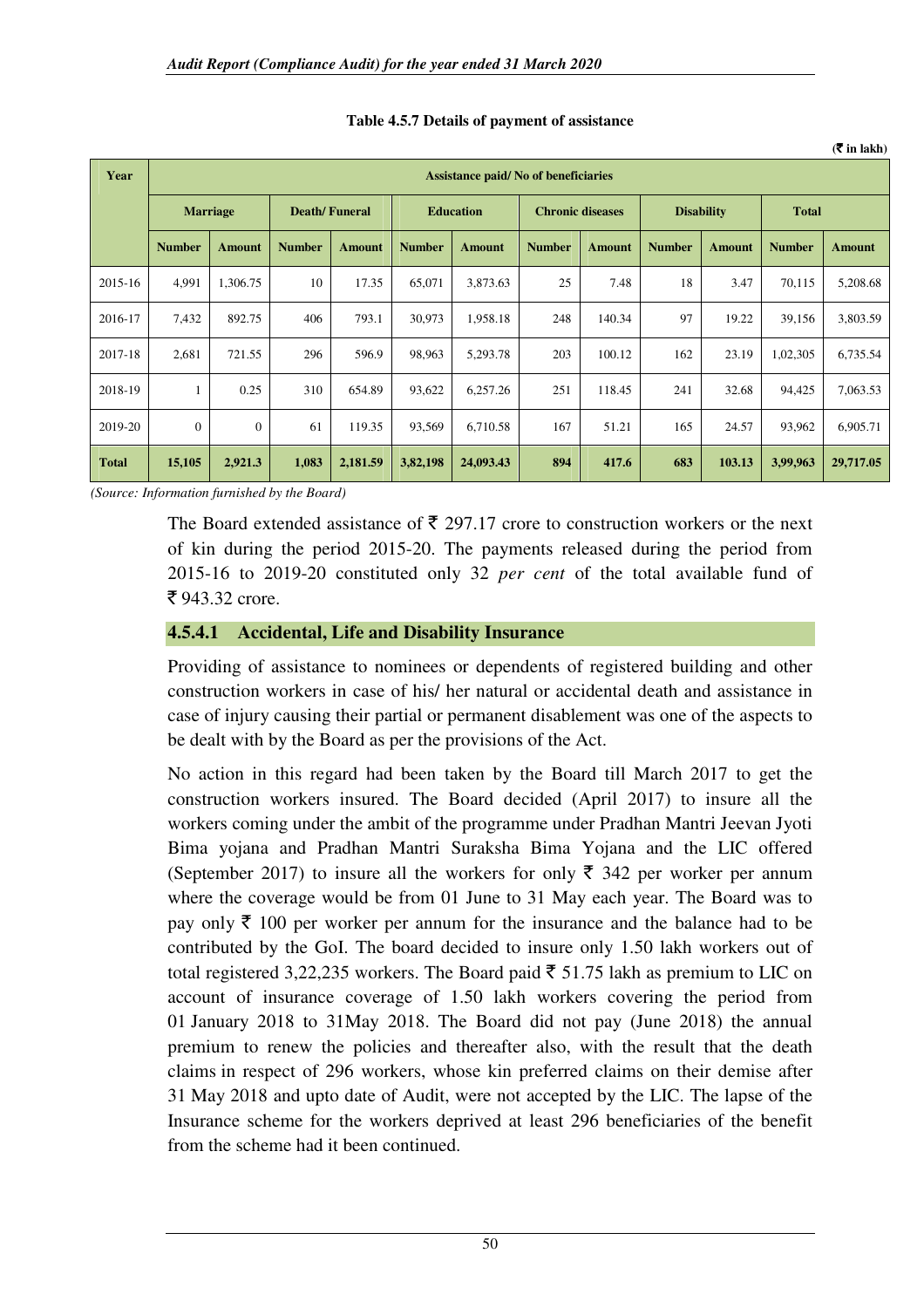On this being pointed out (October 2020), Board stated (July 2021) that the LIC demanded full details viz. proof of residence, age-proof, dependency certificates etc. with Aadhar Card in digital shape which could not be provided due to shortage of staff. The fact stays that the Board failed to renew the policies which deprived the kin of the workers of a major benefit, by payment of negligible annual premiums despite availability of adequate funds.

# **4.5.4.2 Credit facility**

The Act under section 22 (2) provides that the Board may grant loan and subsidy to a local authority or an employer in aid of any scheme approved by the Government for the welfare of building workers in any establishment. The Board in its meeting (April 2017) decided to provide Micro Credit facilities up to  $\bar{\tau}$  10,000 at one-year Marginal Cost of funds based lending rate (MCLR). The J&K Bank was appointed as the nodal Bank to provide the credit facility. The Board declared (November 2017) that out of a total of 3,36,987 workers; 1,25,176 workers were active. The Board provided the list of 89,800 workers out of a total of 1.25 lakh active workers to the Bank for the credit card facility in first phase. The Board deposited in March 2018,  $\bar{\tau}$  30 crore with the Bank as security amount for extending micro credit.

Audit scrutiny (July 2020 to October 2020) revealed that only 13,776 credit cards had been handed over ending October 2020 to the ALCs by the Bank out of which 2,039 cards were issued to the Registered Workers upto October 2020. Of the issued cards, only 148 cards had however been activated by the Bank. Thus, out of the total 89,800 workers, the facility of micro credit had been provided to only 148 workers that too after lapse of one year.

It was observed (July 2020 to October 2020) that no worker had availed the credit facility as of March 2020 since the deposit (March 2018) of the security amount of  $\bar{\xi}$  30 crore. This resulted in blockade of  $\bar{\xi}$  30 crore besides defeating the intended purpose for which the money was deposited with the Bank.

The Board stated (July 2021) that the facility will be made operational by pursuing the matter very hard with the Bank. The reply of the Board is not acceptable as the MOU executed with Bank was silent about any condition/ time-frame of the issuance of the Cards to the beneficiaries.

Among the various welfare activities provided in the Act which are meant to improve the conditions of workers, the Board had failed to implement the following welfare measures.

# **A. Skill Development**

The Board in its meeting (October 2015) decided to impart short-term skill development training programme for the female dependents of the workers. For this purpose,  $\bar{\tau}$  five crore was earmarked by the Board and the Chief Executive Officer of the Board was authorised to bring out a road-map. It was reiterated in the Board meeting of March 2016. Audit scrutiny of the records (October 2020) revealed that no action has been taken in this respect.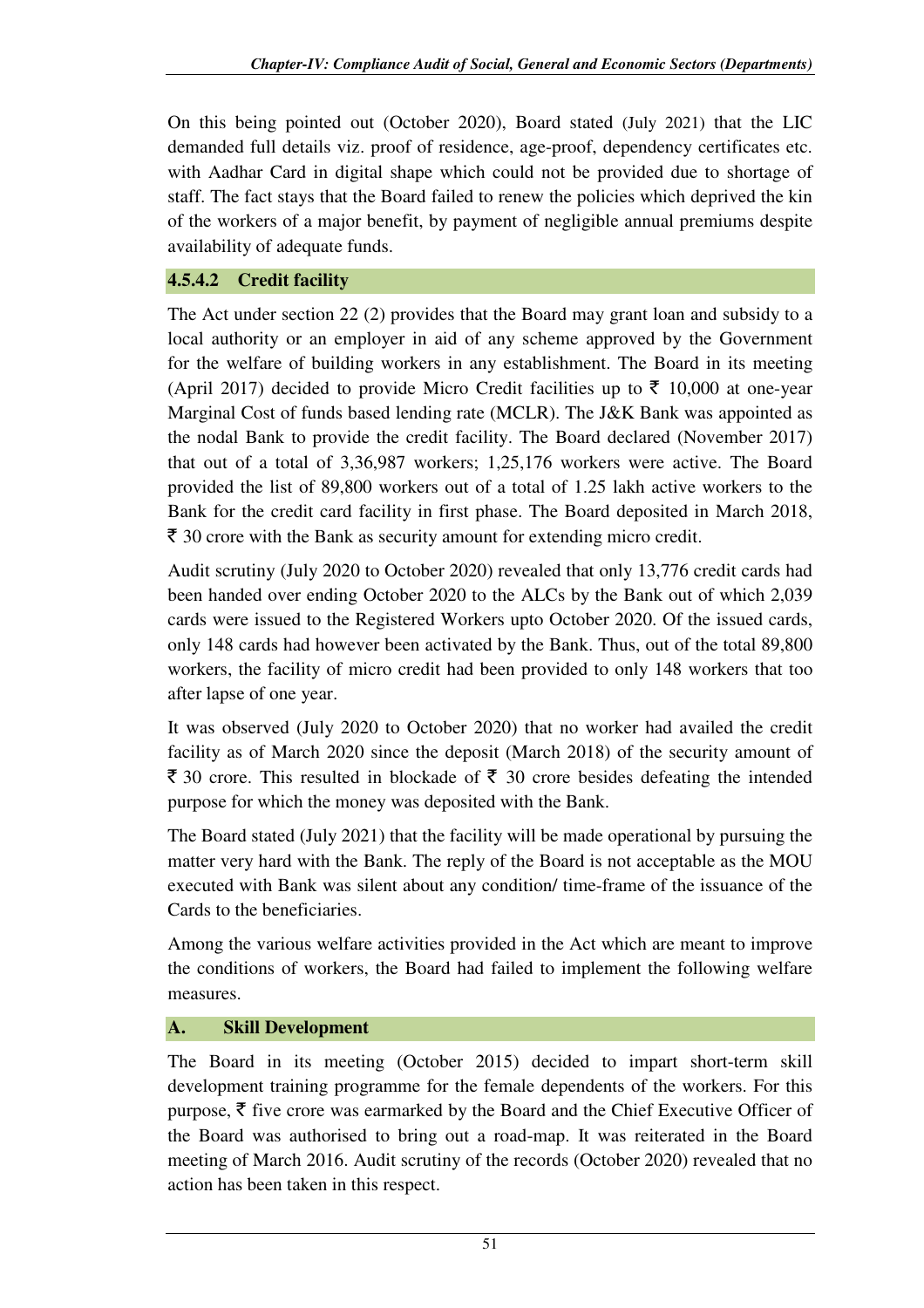#### **B. Housing-loan scheme**

The Act under Section 22(c) provides for issuing loans and advances to the beneficiaries for construction of dwellings. The Board decided to approach J&K bank and a committee was constituted (January 2013) to work out the modalities, terms and conditions, financial implications and the quantum of loan payable to the workers. However, the committee did not submit its report (November 2020). Hence, the scheme did not take off and the workers continued to be deprived of the facility.

#### **4.5.4.5 Old Age assistance**

Audit observed (October 2020) in six selected districts that the Board had failed to pay pension to 2,989 workers who had attained the age of sixty which was to be paid under section 22 (b) of the Act.

#### **4.5.5 Internal Control**

During the course of audit, the internal control mechanism was found to be deficient in the following areas:-

#### **A. Reconciliation**

Audit observed in the six sampled districts that there were variations in the range of  $\bar{\tau}$  1.08 lakh (Kishtwar) and  $\bar{\tau}$  157.5 lakh (Baramulla) was found in the expenditure booked by ALCs vis-à-vis that in the Board records.

The Board stated (July 2021) that the reconciliations will be carried out to sort out the discrepancies pointed out by Audit.

## **B. Verification aspects**

The programme guidelines (November 2012) provide for verification of the employment certificates by the Labour Inspector/ Officer. Out of 751 cases selected for test-check, Audit could not find the necessary certificates relating to the employment in 143 cases (19 *per cent*). In the remaining 608 cases, the certificate of verification was recorded by the concerned without the vital data i.e either the name of work (516 cases) or the period of employment (523 cases) or both. Audit on crossverification of the above parameters with the records of the employers in 93 selected cases (in six test checked ALCs) found (July to October 2020) 73 cases where the workers had either not worked at all with the employers or had worked for less the 90 days with the employers in the 12 months preceding registration. This has resulted in undue payment of  $\bar{\tau}$  4.50 lakh in these 73 cases alone. The quantum of the irregular expenditure on this count was not quantifiable in view of the non-maintenance of proper records and the huge number of cases involved.

The Board stated (July 2021) that the matter will be taken up down the line and fresh instructions will be issued to ALCs.

## **4.5.5.2 Maintenance of Records**

Guidelines of the Act lay down that vital details of dependent family of a worker, assistance paid, details of monthly contribution, application register for claim of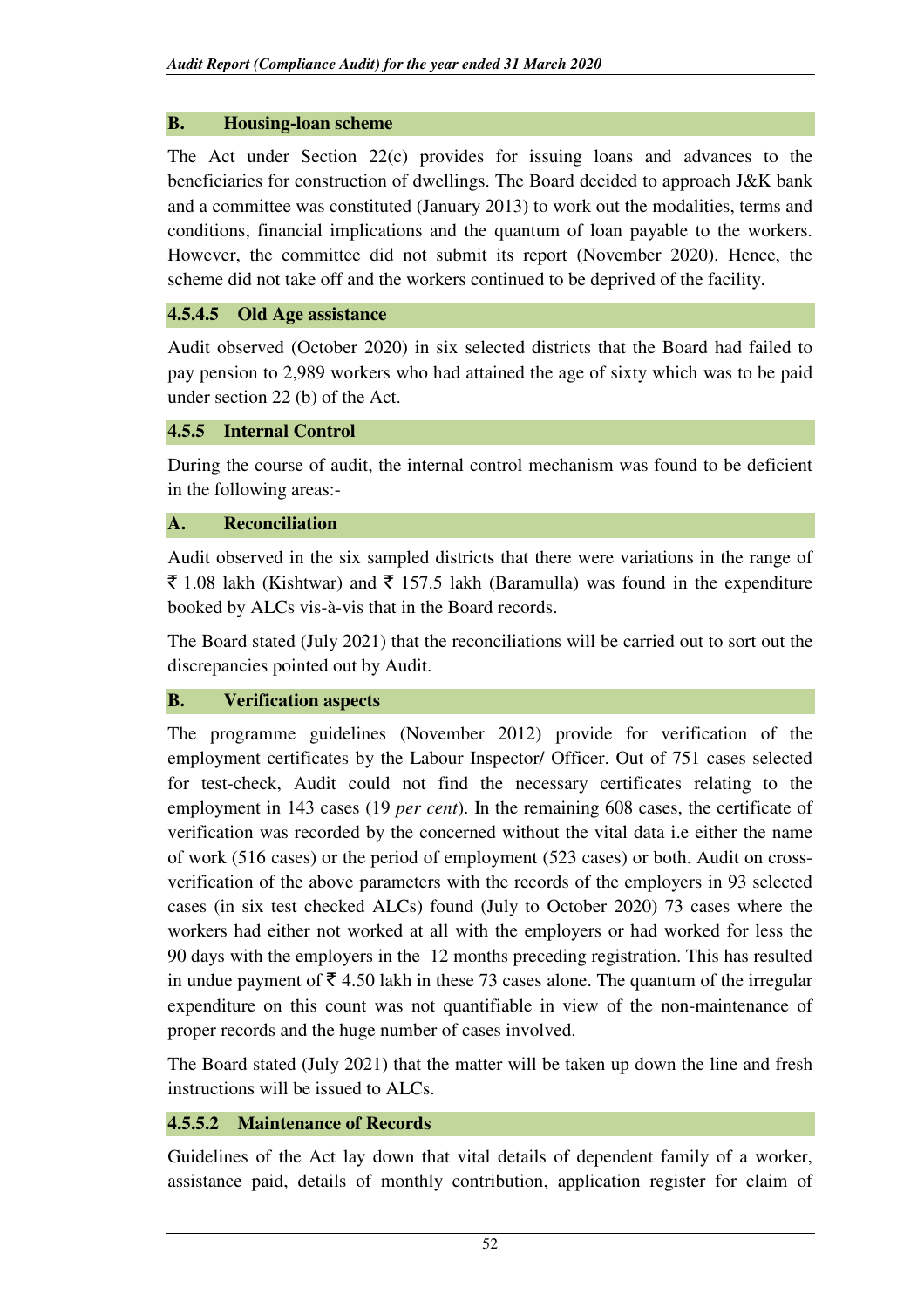benefits etc. was required to be maintained in the relevant registers provided for the purpose. Audit observed (July 2020 to October 2020) that relevant details mentioned above were not maintained in the registers which brings into question the correctness of processing of claims of workers. The ALCs in their reply accepted this deficiency in record maintenance while attributing it to shortage of space and manpower.

#### **4.5.5.3 Board meetings**

Rules provided the Board to meet once in two months but however, in the Board meeting (October 2015), it was decided that such meetings would be held on quarterly basis to consider any matter which is required for smooth functioning of the Board activities. Audit noticed (October 2020) that against 21 meetings due, only six meetings of the Board had been held during the period 2015 to 2020.

The Act under Section 4 and 5 also provides for constitution of various Committees and appointments for smooth and transparent functioning of the Board at State level.

The State Advisory Committee was constituted (July 2007) for a period of three years but was not re-constituted by the Government.

#### **4.5.6 Conclusion**

The Department had failed to generate awareness among the workers which deprived this vulnerable group from claiming benefits under the Act. Only a small fraction of the registered workers in J&K availed benefits under a few components of the Act. The Department has entirely failed in registering the eligible migrant labourers under the Act. Various welfare schemes meant to improve the living conditions of workers under the Act such as Housing scheme, insurance and old age pension were not implemented.

#### **4.5.7 Recommendation**

The following recommendations are provided to improve the working of the Board and to extend its benefits to the deserving Construction Workers.

- The department needs to organise awareness generation programmes for workers about the benefits of registration under the Act.
- Internal controls need to be strengthened which include addressing shortcomings in the online portal, maintenance and verification of records and regular conduct of internal audit.
- The Board should constitute the various committees as defined in the Act giving due representation to civil society and other stake holders.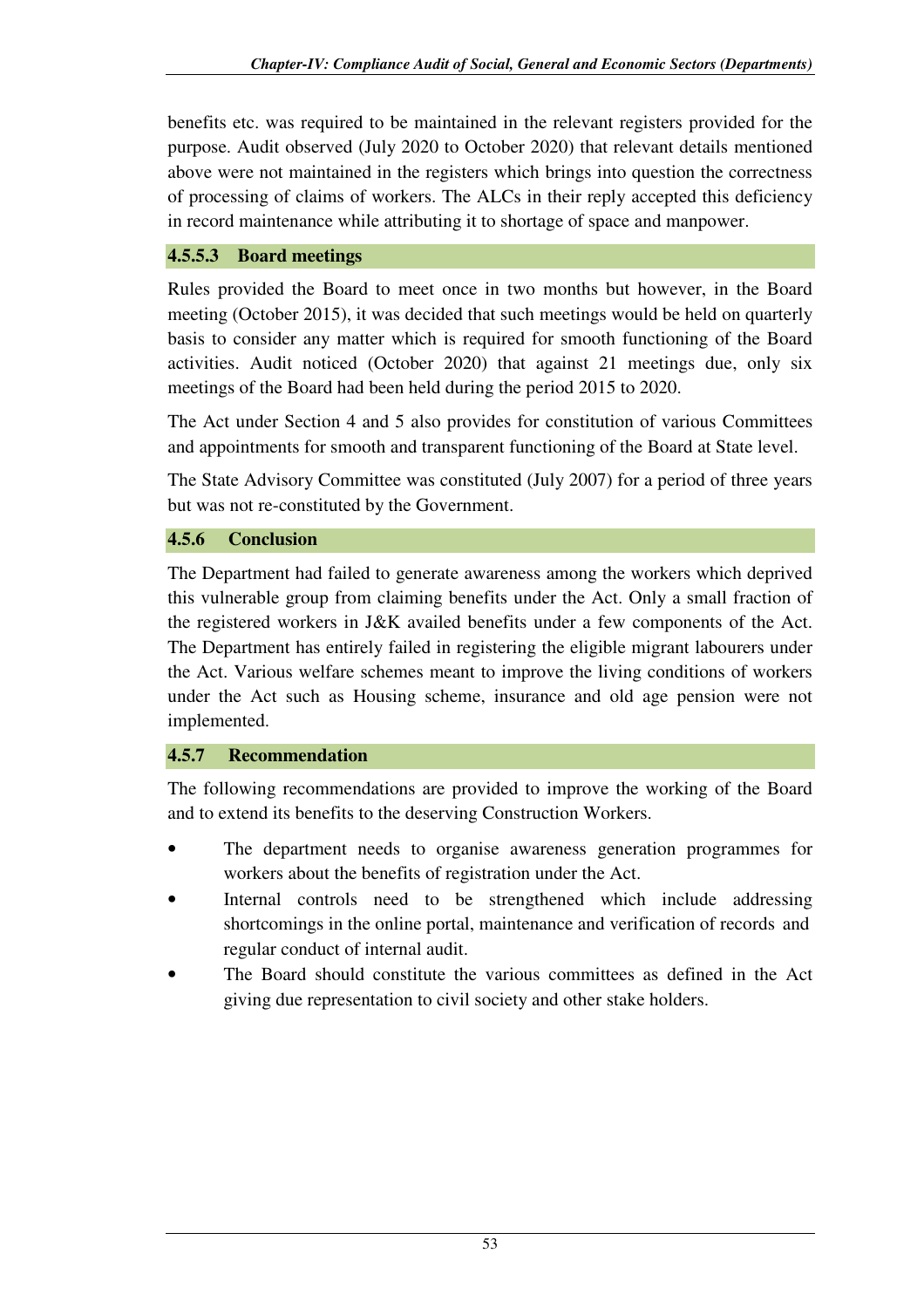#### **Public Works Department**

## **4.6 Unfruitful expenditure**

**The Department prepared detailed project reports (DPRs) for construction of roads without undertaking proper surveys of the area. The DPRs did not include requirements of bridges and compensation for houses coming in proposed alignment of roads resulting in unfruitful expenditure of**  $\bar{\tau}$  **2.57 crore incurred on works besides not achieving intended connectivity benefits.**

The Government of India (GoI), in its efforts to develop far flung and remote areas, initiated an action plan through National Bank of Agriculture and Rural Development (NABARD) for improvement and upgradation of roads.

Accordingly, Executive Engineer (EE) Public Works (PW), Roads and Bridges (R&B), Special Sub Division (SSD), Mahore proposed (February 2016 and December 2016) construction of three kilometers motorable road each from Kurd Bali to Barnaili and from Sonchal Gali to Chan via Bhallar at estimated cost of  $\bar{\tau}$  three crore and  $\bar{\tau}$  2.70 crore respectively. The projects were sanctioned (March 2016 and March 2017) and targeted for completion by 2018-19 and 2019-20 respectively by availing financial assistance available from NABARD. The Detailed Project Reports (DPRs)<sup>47</sup> certified that sites had been inspected and proposals/specifications in the DPRs were satisfactory.

**Case A** Audit observed (September 2019) that work for construction of road from Kurd Bali to Barnaili was allotted (September 2016) to a contractor. After taking up execution (December 2016) and completing a part of the road, the work stopped (May 2018). It was noticed that a river *Ans* was falling in the proposed alignment of the road.

The EE, after a lapse of over two years, proposed (September 2018) a new DPR for construction of 135 meter span single lane steel girder bridge under Central Road Fund (CRF) at an estimated cost of  $\bar{\bar{\xi}}$  8.55 crore. As of June 2021 the approval to this DPR was awaited. As against the sanctioned amount of  $\bar{\tau}$  three crore<sup>48</sup> for construction of the road,  $\bar{\xi}$  3.20 crore were released (2016-19) by the administrative department. An expenditure of  $\bar{\tau}$  1.79 crore was incurred on the construction and balance  $\bar{\tau}$  1.41 crore was surrendered (2017-19).

Thus, due to incomplete DPR which omitted planning for the bridge on the river coming in the alignment of the road and delay in sanction of the bridge under CRF, the construction of road from Kurd Bali to Barnaili remained incomplete as of June 2021. This had resulted in unfruitful expenditure of  $\bar{\tau}$  1.79 crore incurred on the road besides not achieving its intended connectivity benefits.

<sup>47</sup> Accord of Administrative Approval: Kurd Bali to Barnaili (February 2016)  $\bar{\tau}$  three crore: Sonchal Galito Chain via Bhallar (December 2016)  $\bar{\tau}$  2.69 crore.

<sup>48</sup> RIDF Loan:  $\bar{\xi}$  2.70 crore: State Government Contribution  $\bar{\xi}$  0.30 crore.